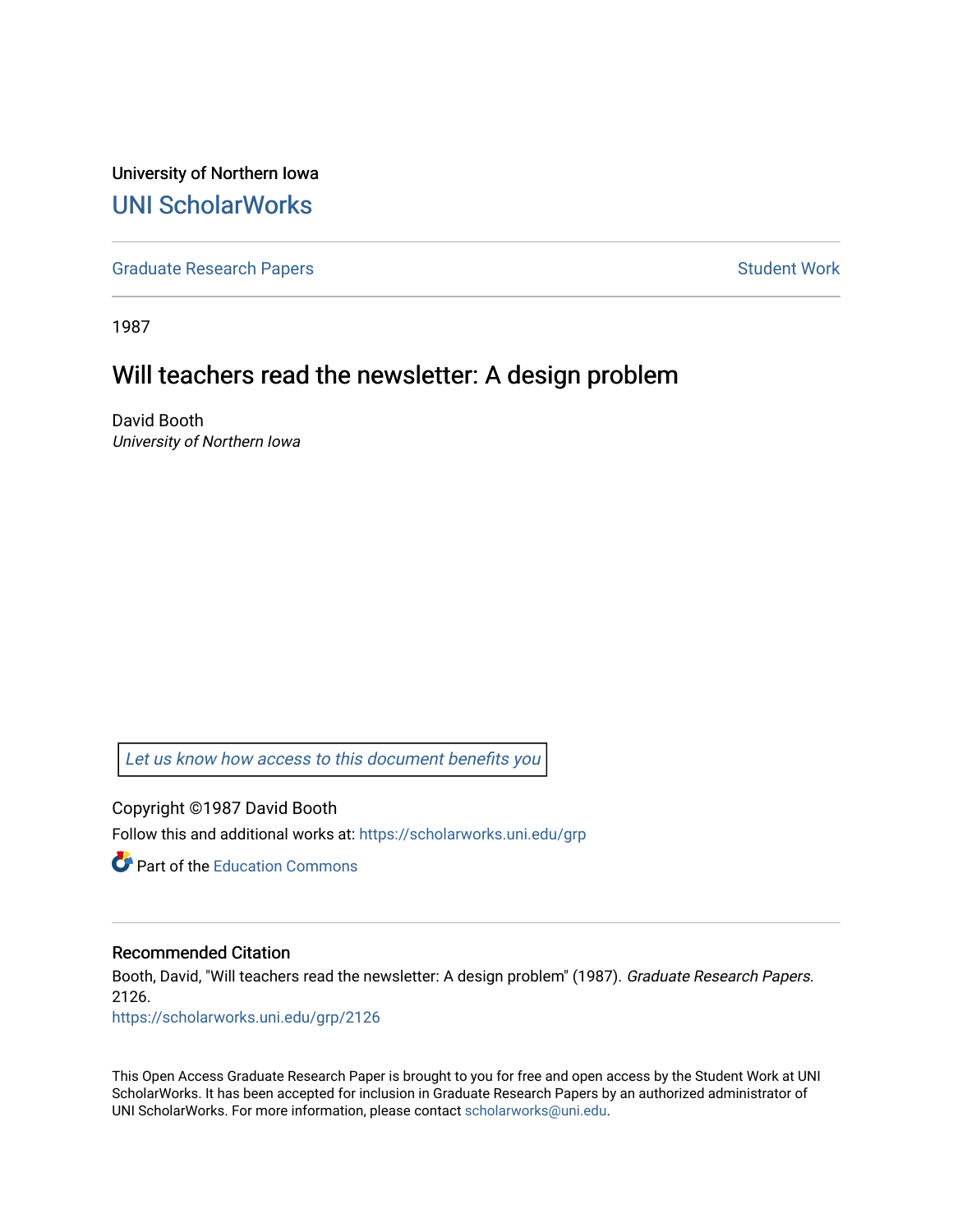# Will teachers read the newsletter: A design problem

## Abstract

This paper is concerned with communications between Area Education Agencies (AEAs) and teachers. To be more specific, this paper will address the problem of the Area Education Agency newsletter used to provide information about media procedures, products, and services.

This open access graduate research paper is available at UNI ScholarWorks: <https://scholarworks.uni.edu/grp/2126>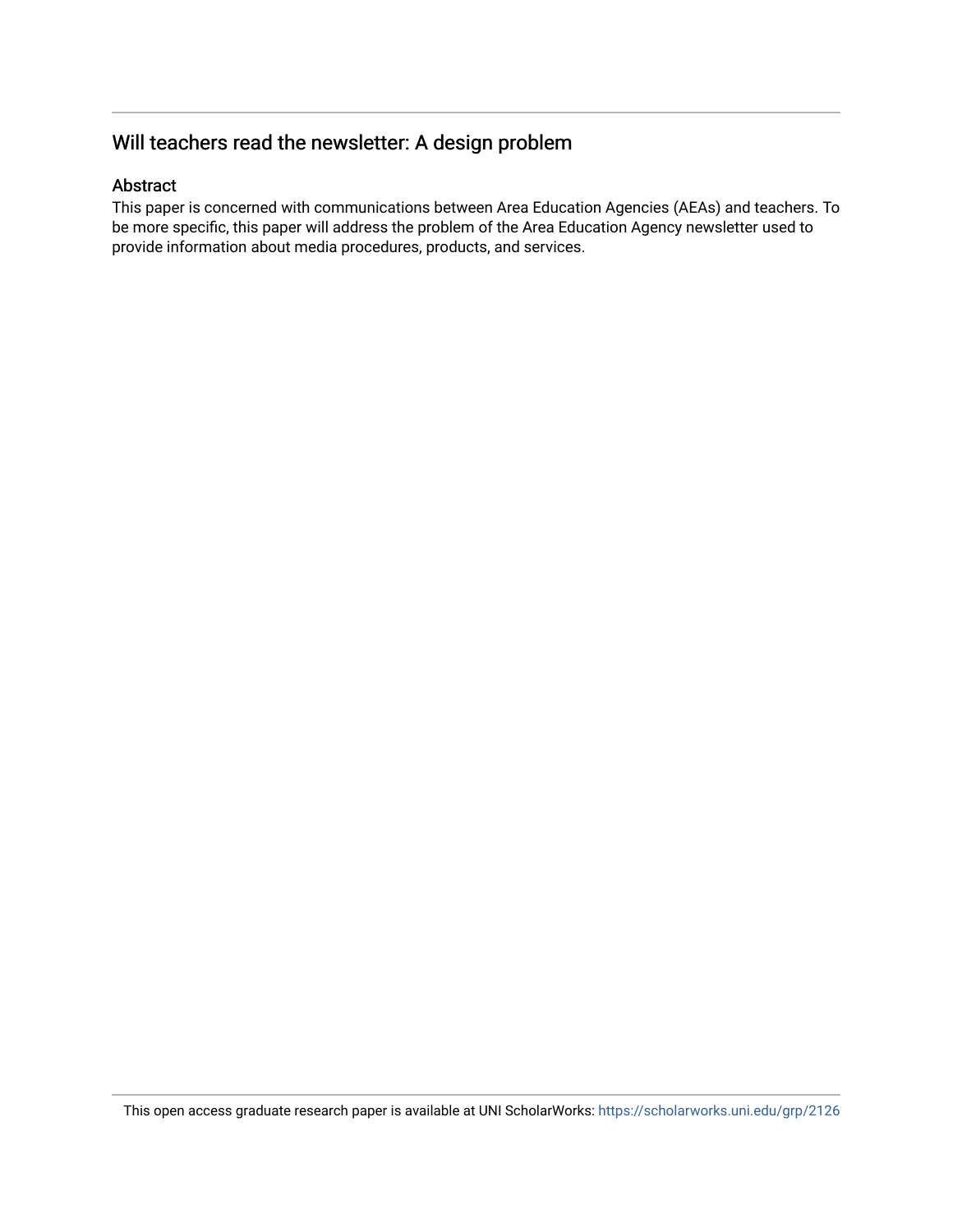# WILL TEACHERS READ THE NEWSLETTER:

A DESIGN PROBLEM

A Research Paper

Submitted

In Partial Fulfillment

of the Requirements for the Degree

Master of Arts in Education

David Booth University of Northern Iowa June, 1987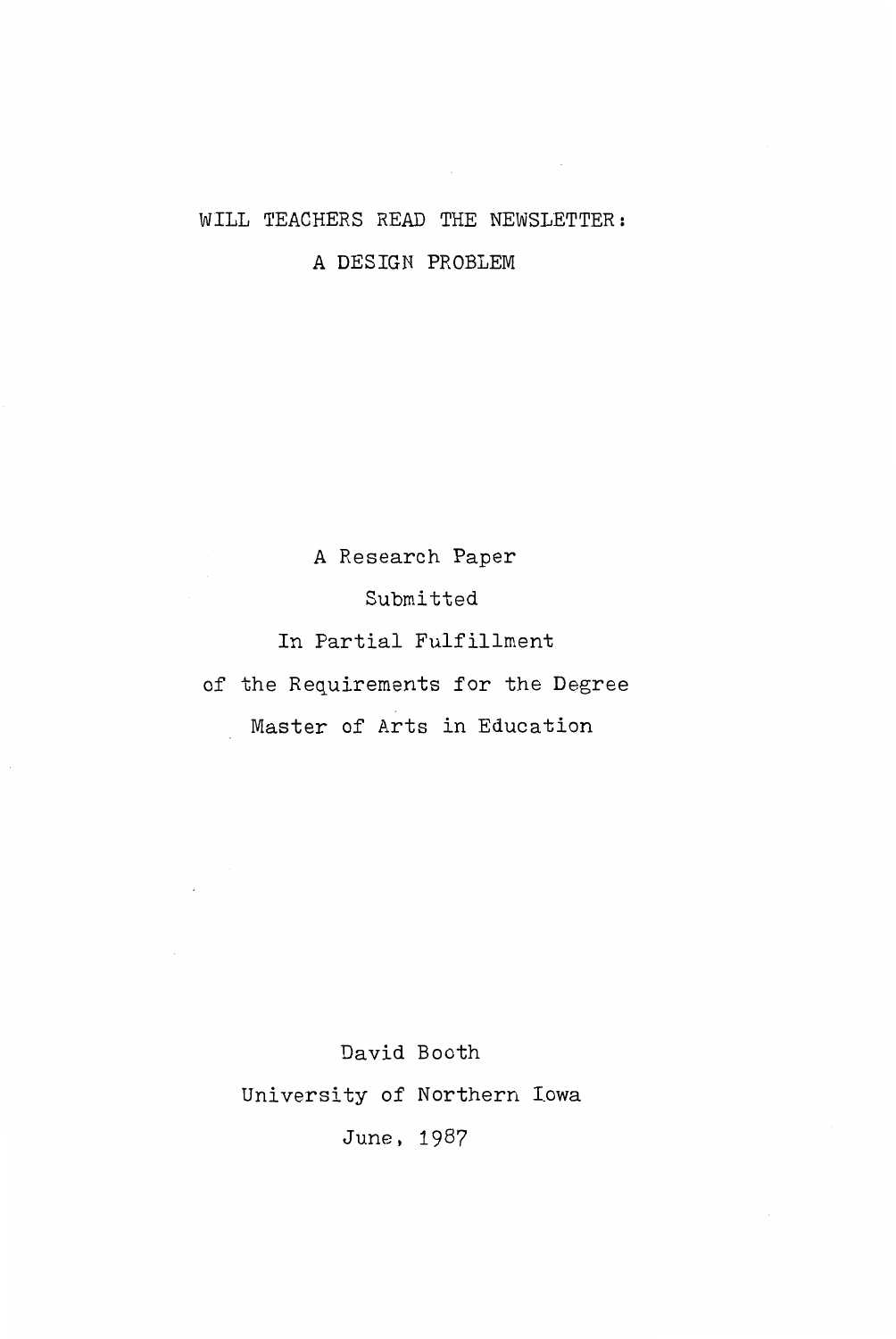This Research Paper by: David Booth

Entitled: Will Teachers Read the Newsletter:

A Design Problem

has been approved as meeting the research paper requirement for the Degree of Master of Arts in Education.

Roger A. Kueter

Director of Research Paper

Robert R. Hardman

Graduate Faculty Advisor

Robert R. Hardman

Graduate Faculty Reader

Greg Stefanich

Head Department of Curriculum and Instruction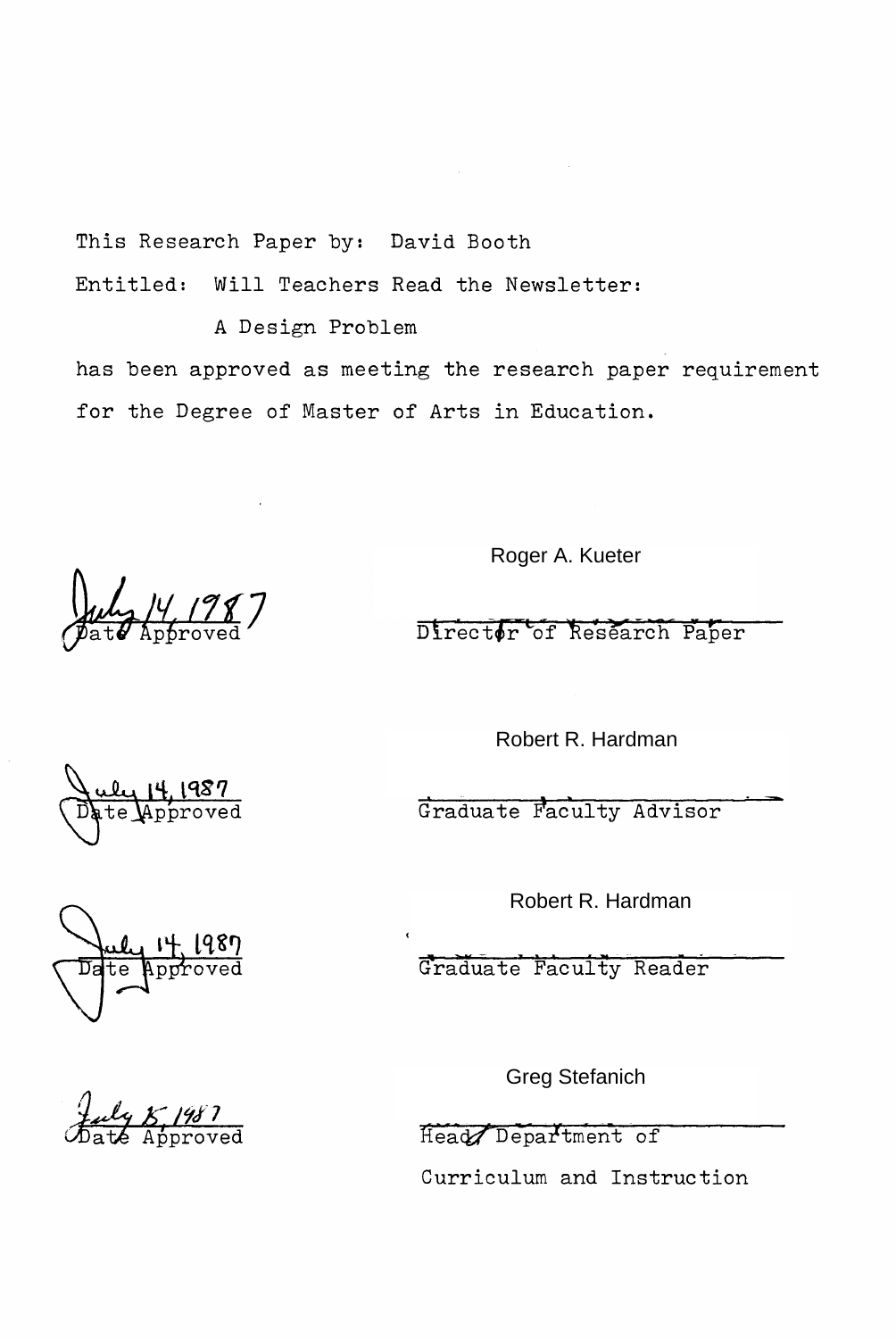# Table of Contents

# CHAPTER

| Τ.   |                                                            |
|------|------------------------------------------------------------|
| TT.  | Communication Theory4                                      |
|      | Newsletter Research12<br>Summary of Review of Literature23 |
| TTT. | RECOMMENDATIONS AND CONCLUSIONS28                          |
|      |                                                            |

 $\bar{h}$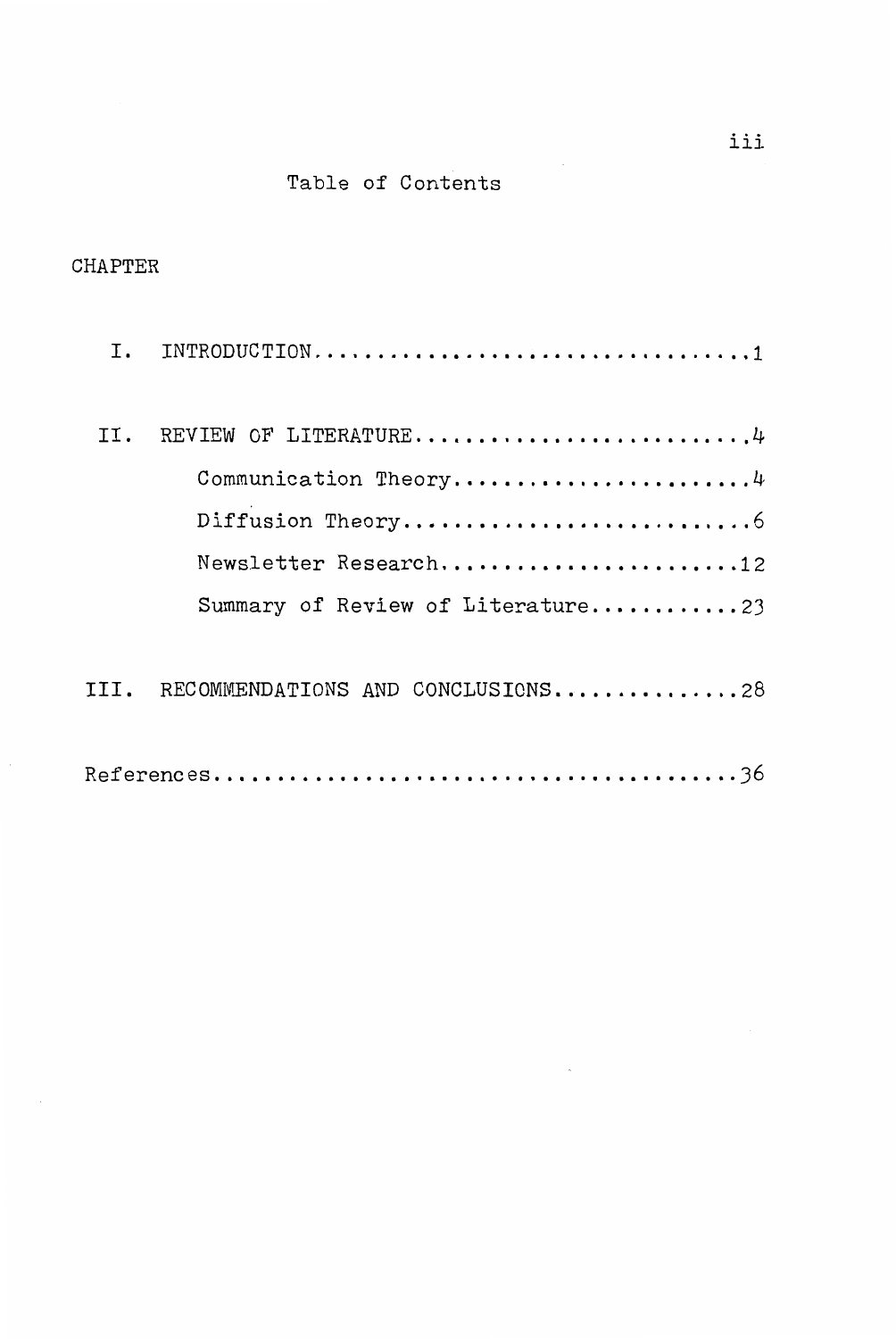#### CHAPTER I

#### INTRODUCTION

This paper is concerned with communications between Area Education Agencies (AEAs) and teachers. To be more specific, this paper will address the problem of the Area Education Agency newsletter used to provide information about media procedures, products, and services.

The media division produces the media newsletter during the first week of every month from September through May, with some irregularity in scheduling because of changes in Agency or school calendars or because of production problems. The effectiveness of the newsletter is demonstrated when teachers order products advertised or when teachers call for more information about services described.

However, the newsletter is shown to be only partially effective when teachers appear to be unaware of media services and when procedures for preparing orders or requesting services are not followed. In particular, many teachers seem to prefer getting the same information by telephone, which can cause interruptions and inefficiency at the agency.

As the media staff would like more teachers to order products and follow procedures published in the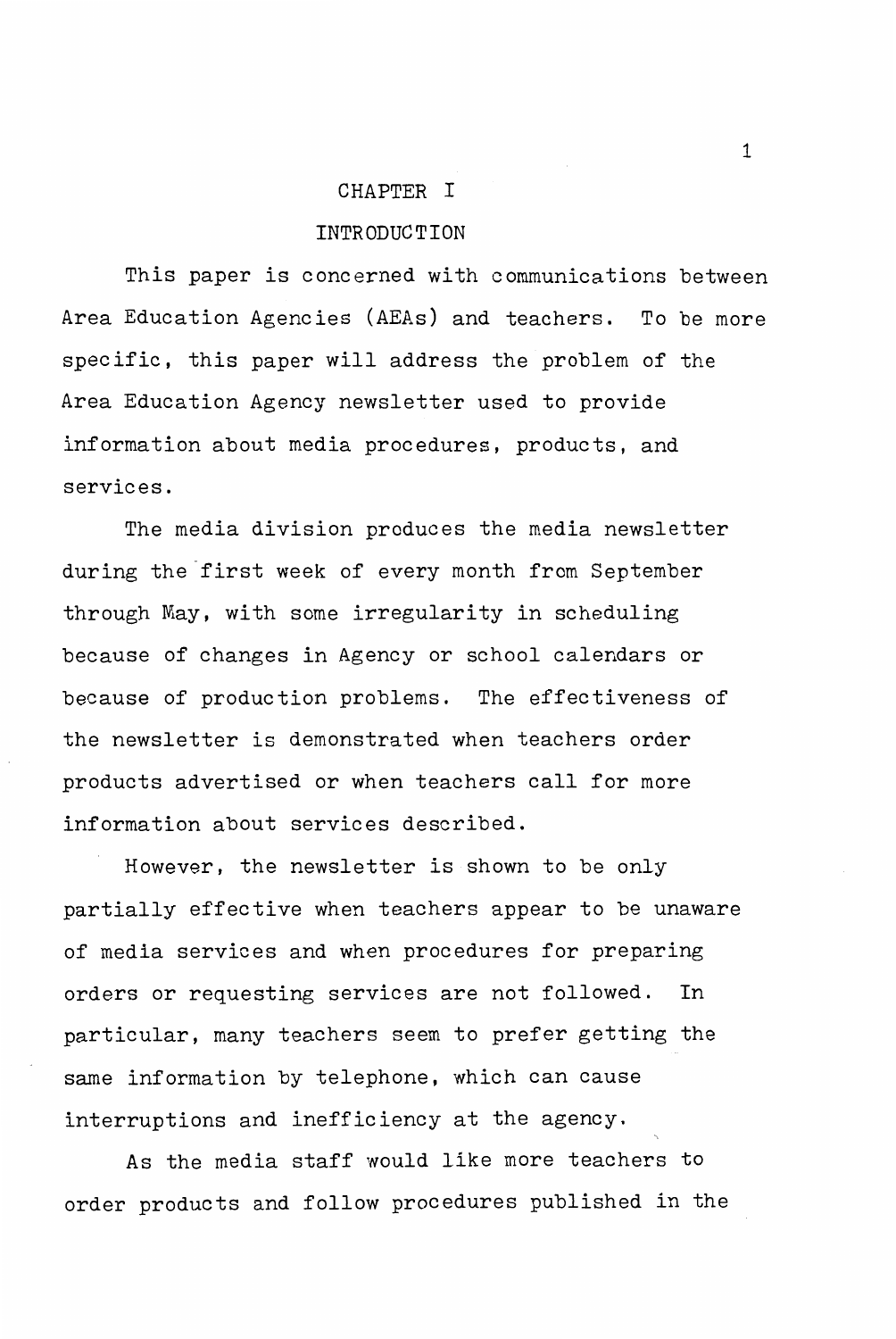newsletter, they have considered different approaches to style and design. Their problem has narrowed to a discussion of different approaches to content, format, style, and design and to a concern over which of these will result in more teachers reading and following written directions.

The central issues in this problem are the ways in which communication processes and individual attitudes influence each other and how these interactions affect the final behavior of the receiver. As there are many theories which apply to this situation, it should be possible to select an approach capable of bringing about the desired change.

This study will use communication theory as it combines the receiver's reaction to the source, the receiver's relation to the source, the receiver's reaction to the communication process, and the receiver's relation to the communication process. This paper will survey literature relevant to these aspects of communication with the hope of helping the AEA staff communicate to teachers.

In particular, sources from the literature of public relations and organizational communication will be applied to the problems of simple and complex writing and design styles in an attempt to suggest an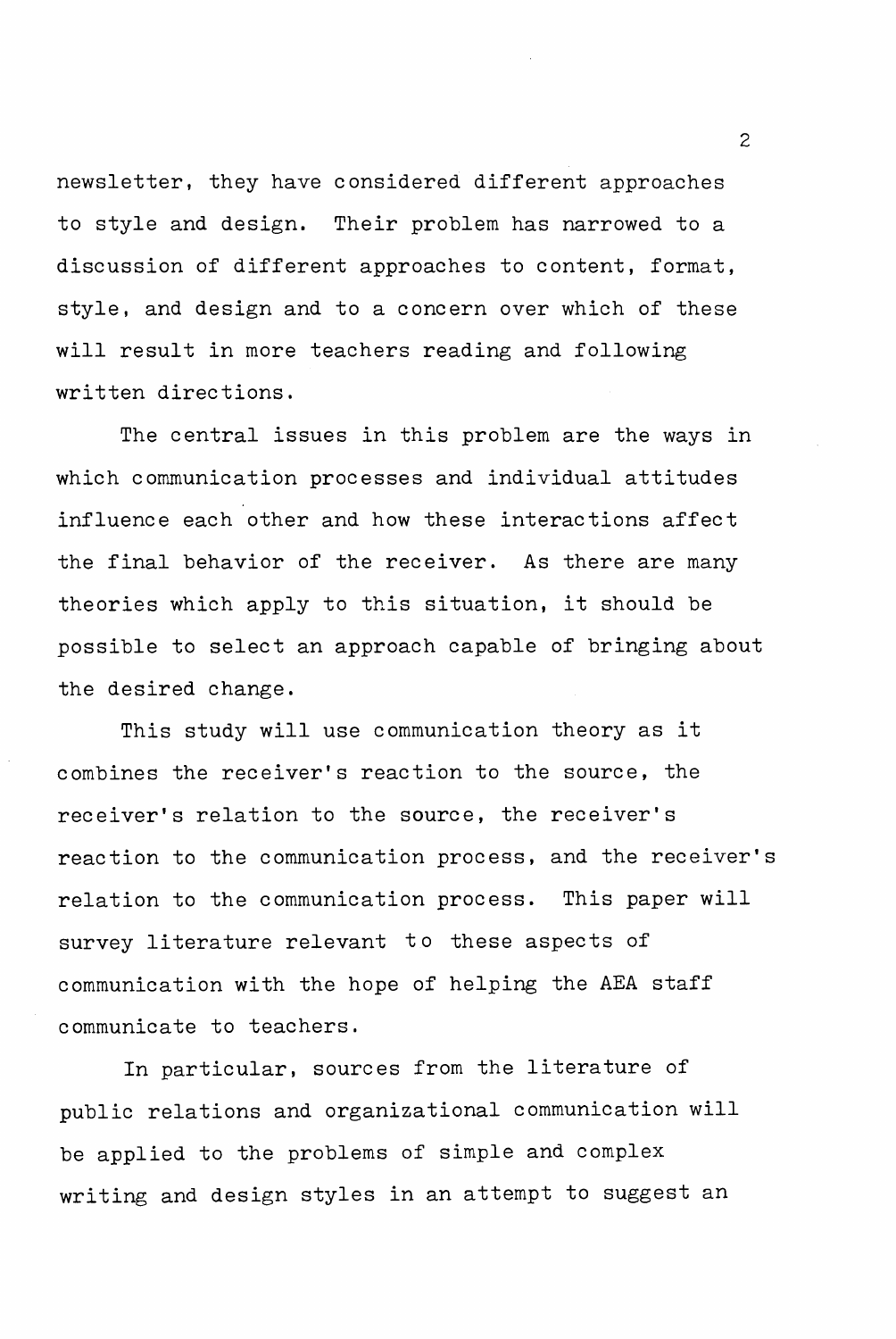appropriate pattern for the AEA newsletter. Analysis of these sources should also provide information as to whether the newsletter can be made more effective by duplicating its message in other media.

Since a newsletter is a one-way communication process, it is imperative that the receiver be aware of the communication attempt in the first place. At the simplest level, the attention-grabbing devices of advertising can be used to make the reader look at a publication long enough to identify its basic content and purpose. Such things as typography, layout, color, photography, special papers, and intricate folds are all well-researched and are often used by advertising agencies and graphic designers. These techniques are mentioned here in order to make it clear that their importance is not being overlooked. In the following discussion, the receiver's reaction to different communication approaches will be discussed in terms of general principles rather than in terms of specific graphic techniques. Certain techniques will be described as examples or illustrations where appropriate.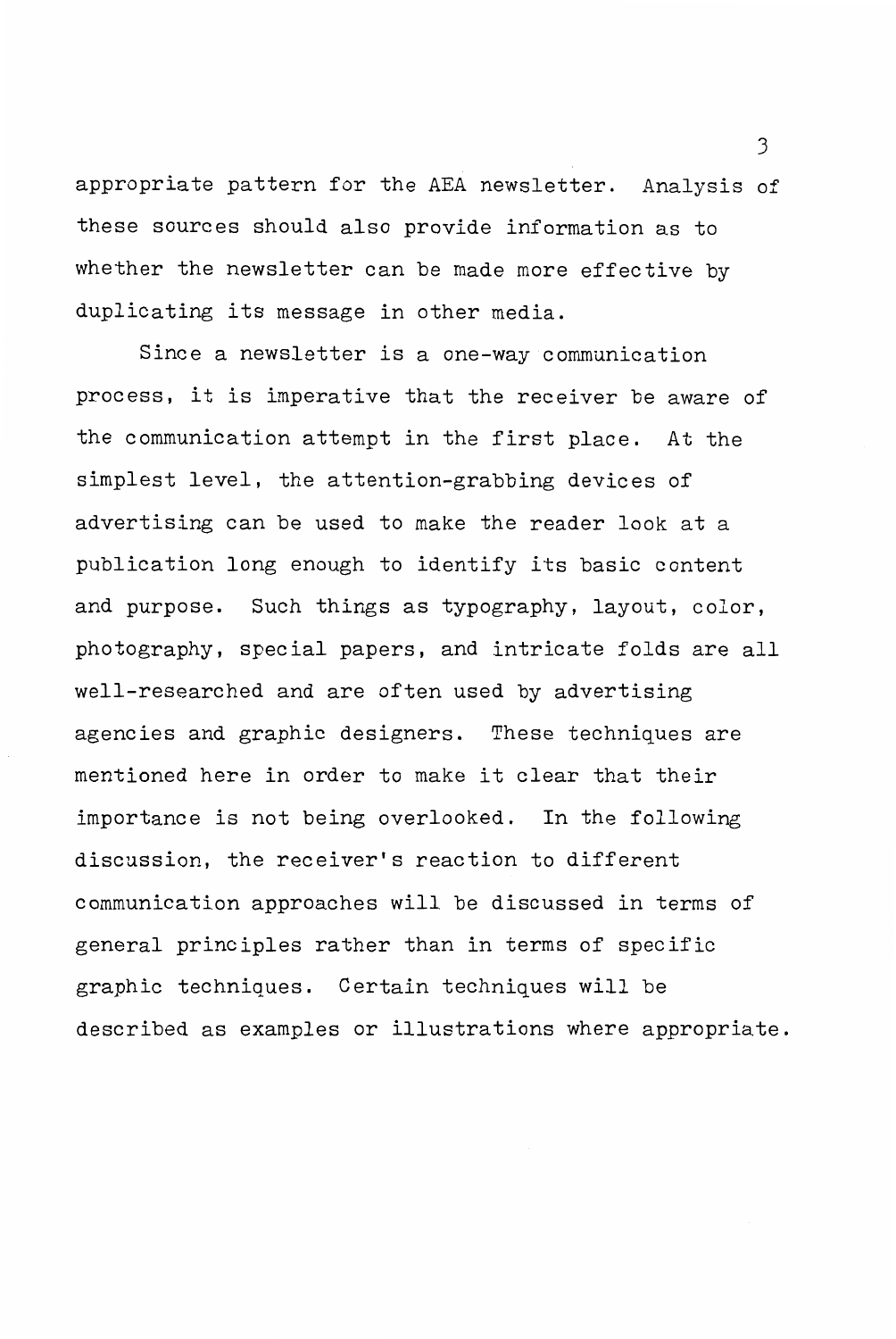#### CHAPTER II

#### REVIEW OF LITERATURE

A newsletter author is concerned that a newsletter attract enough attention so that the readers are aware of it and read it for the information it provides. The AEA strives to make teachers aware of the newsletter's existence by publishing it regularly and by using a standard and recognizable format. Thus, the AEA's primary concern is whether or not teachers take the time to read the newsletter and act according to what it says.

This issue revolves around the receiver's perception of the newsletter in both its appearance and its content. Stated another way, the concern is that the newsletter process should be able to overcome whatever biases the teacher may have toward the newsletter or the AEA.

### Communication Theory

Communication theorists have used the term "selective perception" to describe how receivers interpret messages and how they fit these messages in with their previous experiences, attitudes, and beliefs (Fleming & Levie, 1978, pp. 7-9; Rogers, 1983, p. 166). So, communicators must seek to overcome this selective perception by strengthening ties of familiarity to receivers. As was mentioned above, this is done when a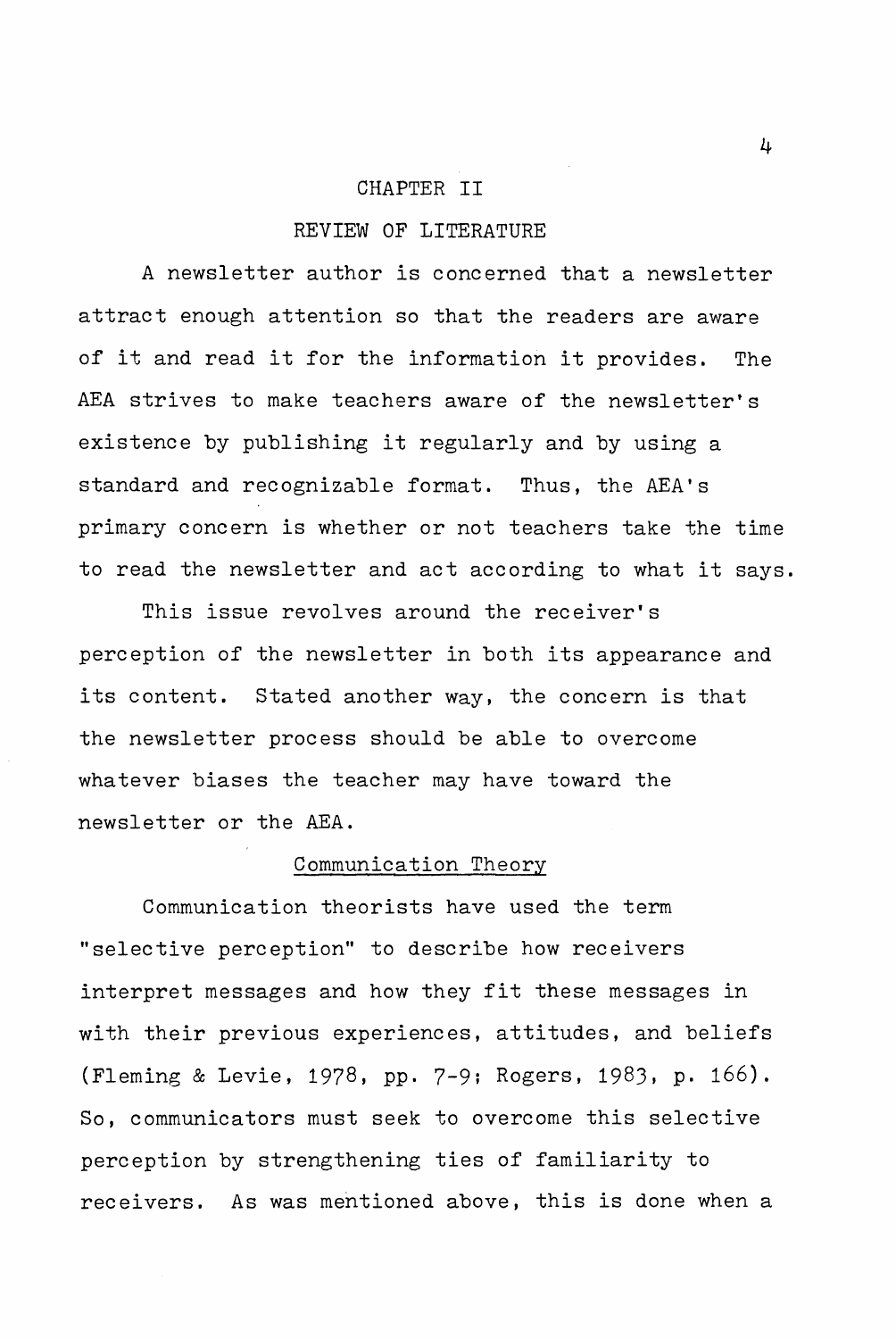standard format and a regular publication schedule are preserved.

However, to overcome selective perception should also mean that the newsletter be designed so that the receiver can identify himself with familiar materials and ideas. It would seem that an AEA providing information to teachers would want to have teachers identify with teacher-like individuals within the agency and would want to use language that teachers use. For example, "It is common practice to argue against the use of technical terms or jargon.... Yet so-called jargon can facilitate understanding and a sense of mutual identity among those who come from the same technical background...." (Miner, 1985, pp. 284-285). Charles K. West summarizes the importance of this identification process by stating  $"...$  the credibility of information decreases as the deviation from the listener's frame of reference increases" (1981, p. 61).

Although it is reasonable to suppose that receiver identification with the source of the communication will result in more messages accepted than without this identification, it is also essential to consider the added benefits of credibility. In general, the reader of a newsletter should find some aspects of credibility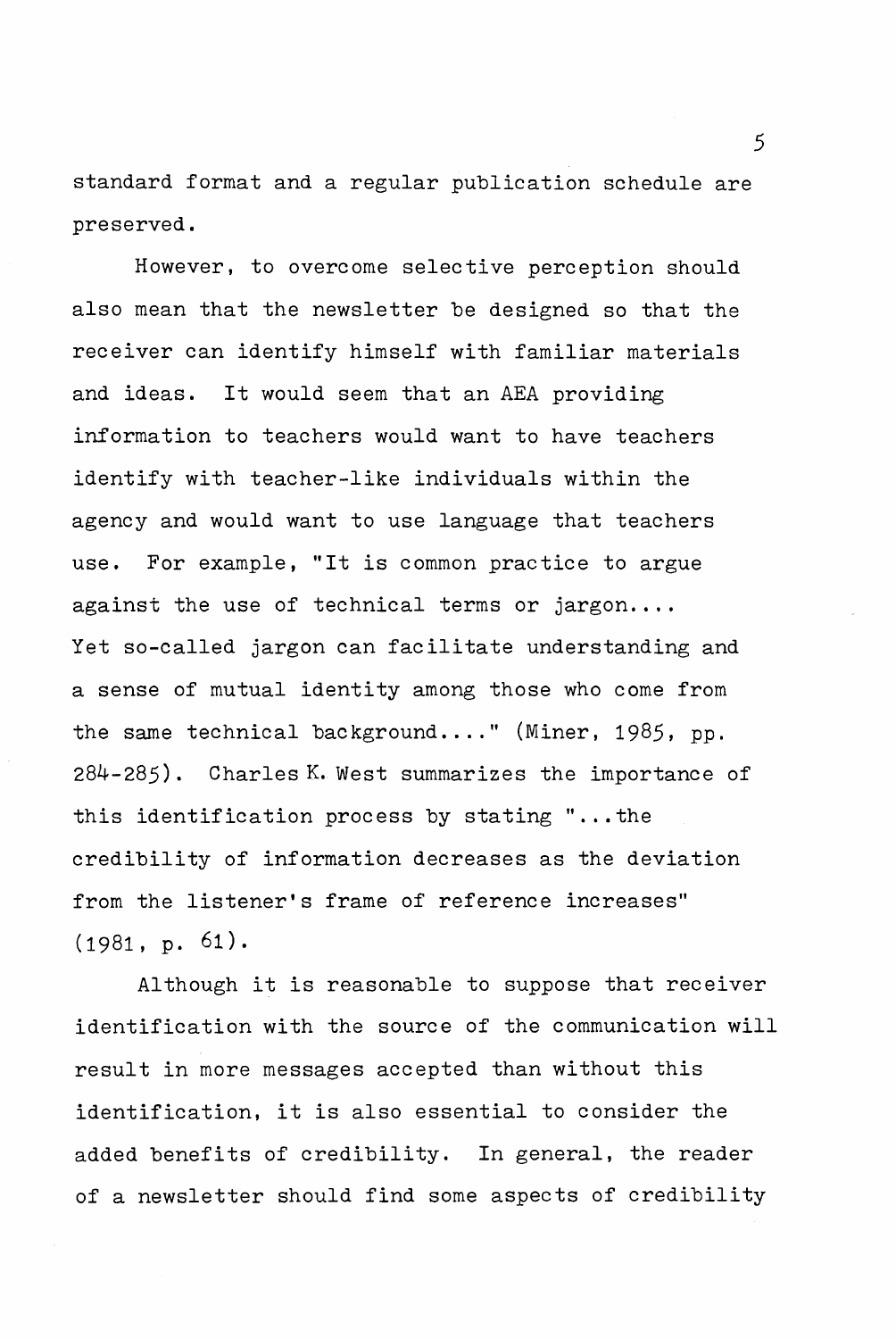in the publisher, the author, and in the newsletter itself (Vardaman, 1970, p. 130). For a regular and established communication like the AEA's newsletter, it is particularly important to maintain credibility by writing sincerely, since "Even the slightest hint of inauthenticity will cause a lack of credibility, trust, and willingness to listen and understand" (Abrell, 1984, p. 98).

#### Diffusion Theory

By discussing these, and other more specific attributes of successful communication, it is possible to conclude that the acceptance or rejection of a communication depends on whether or not the receiver concludes that the message is relevant, to herself. It is therefore possible to make the conclusion that the eventual acceptance or rejection of a product, process, or behavior depends on how it is relevant, or how it fits the receiver's situation. Since the purpose of developing a communication plan for AEA newsletters is expected to result in a change in teachers' behavior, it is important that this study investigate these aspects of communication as they are related to subsequent behavior.

This direction can be taken through the study of diffusion research, most of which has been applied to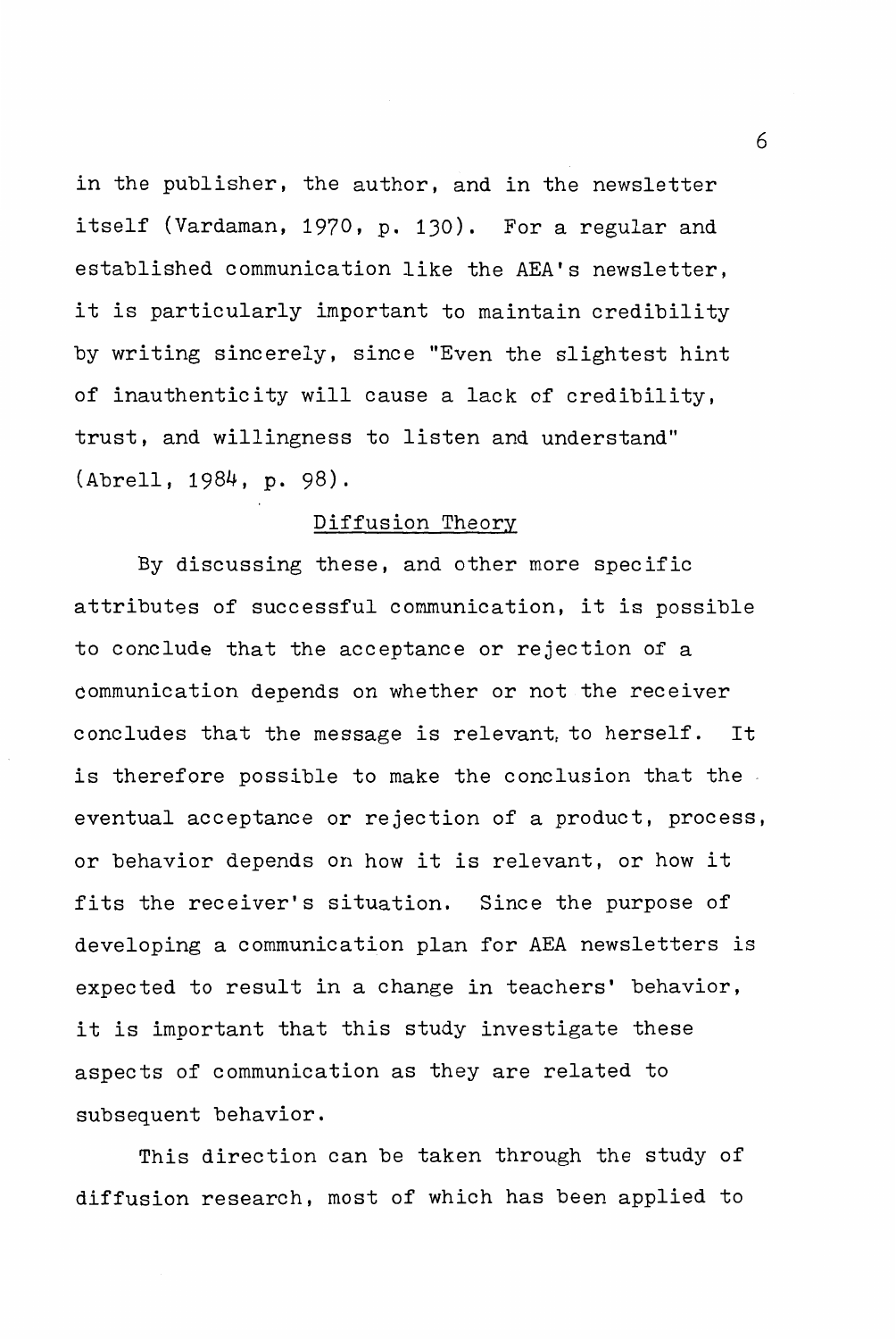the study of ways in which new ideas or new products have been communicated to specific populations before and during the adoption of these new ideas or products. The concepts and terms which are used have been developed through this research, but they come principally from Everett M. Rogers.

Diffusion research typically deals with the processes that operate among social systems from the introduction of an innovation until its widespread use. The term "diffusion" describes the pattern of decisions to adopt an innovation throughout the social system under study. Diffusion theories can describe how different communication approaches influence individual or group decisions to make changes.

Generalizations developed through diffusion of innovations research fit many communication situations where the outcome is expected to be a change in the receiver's behavior. Known characteristics of individuals who innovate early can be used to design messages that suggest change, while characteristics of individuals who innovate later can be used to design messages that use a persuasive approach. It is also possible to compare the attributes of successful innovations to determine how these characteristics can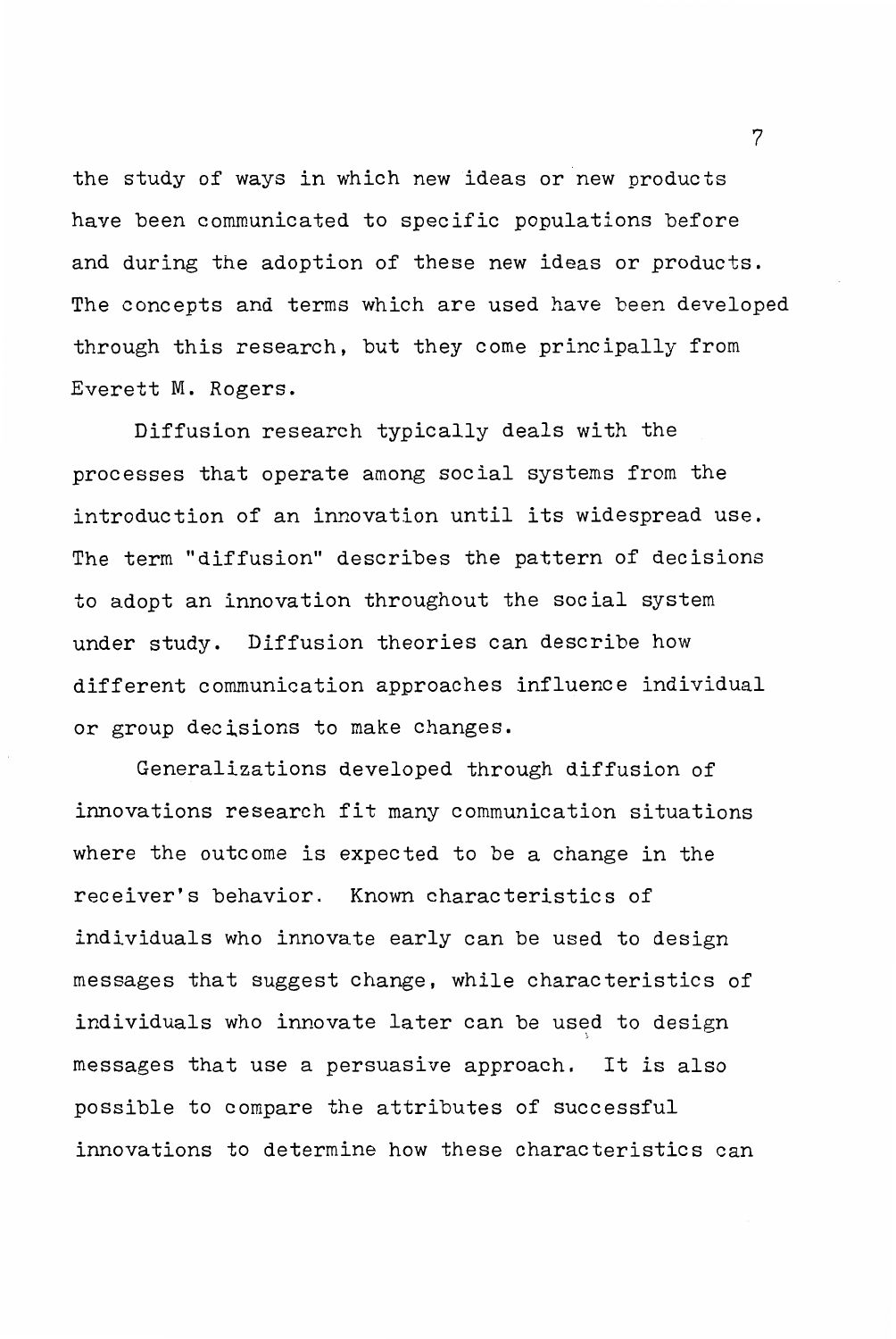be described in ways that will be accepted by the largest audiences.

Diffusion research has also focused on the characteristics of people and organizations who desire to have innovations adopted and on those who are most successful at actually promoting adoption. The fact that these are not often the same individuals or organizations has many ramifications for communication design.

Several aspects of the problem of communicating to teachers can be compared to similar situations in diffusion studies and diffusion terms can be applied to parallel situations in education. In the newsletter problem, the innovations are the changes that occur as more teachers read the newsletter and fewer of them make telephone calls requesting the same information.

Diffusion researchers have subdivided and analyzed the characteristics of individuals who adopt innovations several ways (Rogers, pp. 241-251). For the purposes of this discussion it is simpler to refer to the receivers of the intended communication who are most likely to change their behavior as innovators or adopters. After all, it is the goal of this paper to have as many teachers as possible adopt the new behavior of getting information about media services from the newsletter.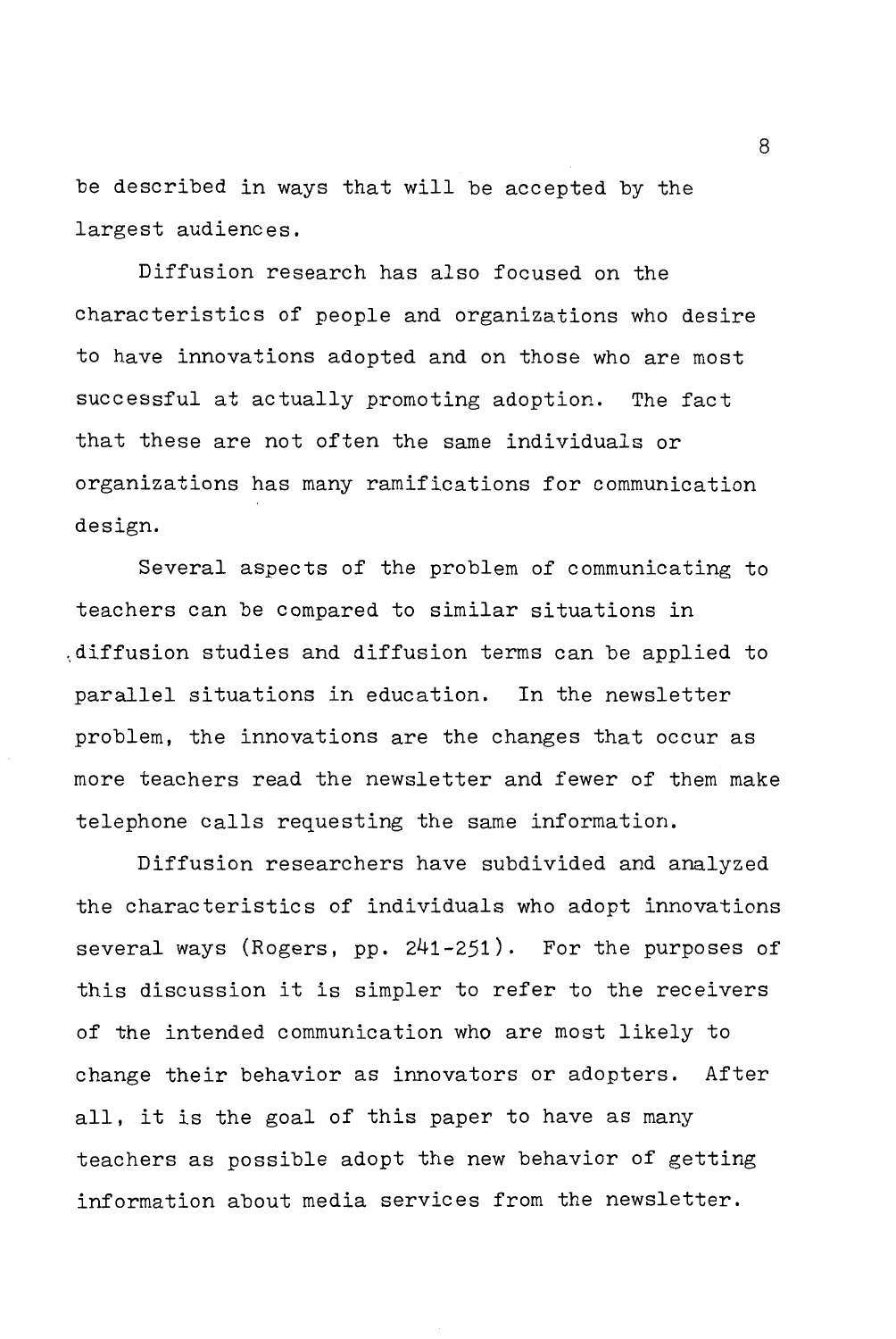Innovators have been described as being more able to accept and to cope with the risks of trying out new ways of doing things (Havelock & Havelock, 1973, p. JJ). However, it also appears that the uncertainty and associated risks in a new procedure may repel some individuals, preventing them from receiving further information. Clearly, using a communication approach stressing the novelty and uncertainty of a new process would appeal to innovators but would not appeal to later adopters. It appears that simply describing the physical characteristics, intellectual ability or personality traits of a typical member of the audience will not lead to the best message design.

Diffusion research recognizes this discrepancy and approaches the communication process in terms of the ways innovators relate to each other and others in social systems. In general, research has found that innovators belong to social networks which allow them to trade information and support each other during the process of change. Research also shows innovators actively· seek information about whatever is new and generally know more about innovations much earlier than others (Rogers, pp. 258-259).

Innovations may be adopted or rejected on the basis of their relative advantage, as seen by potential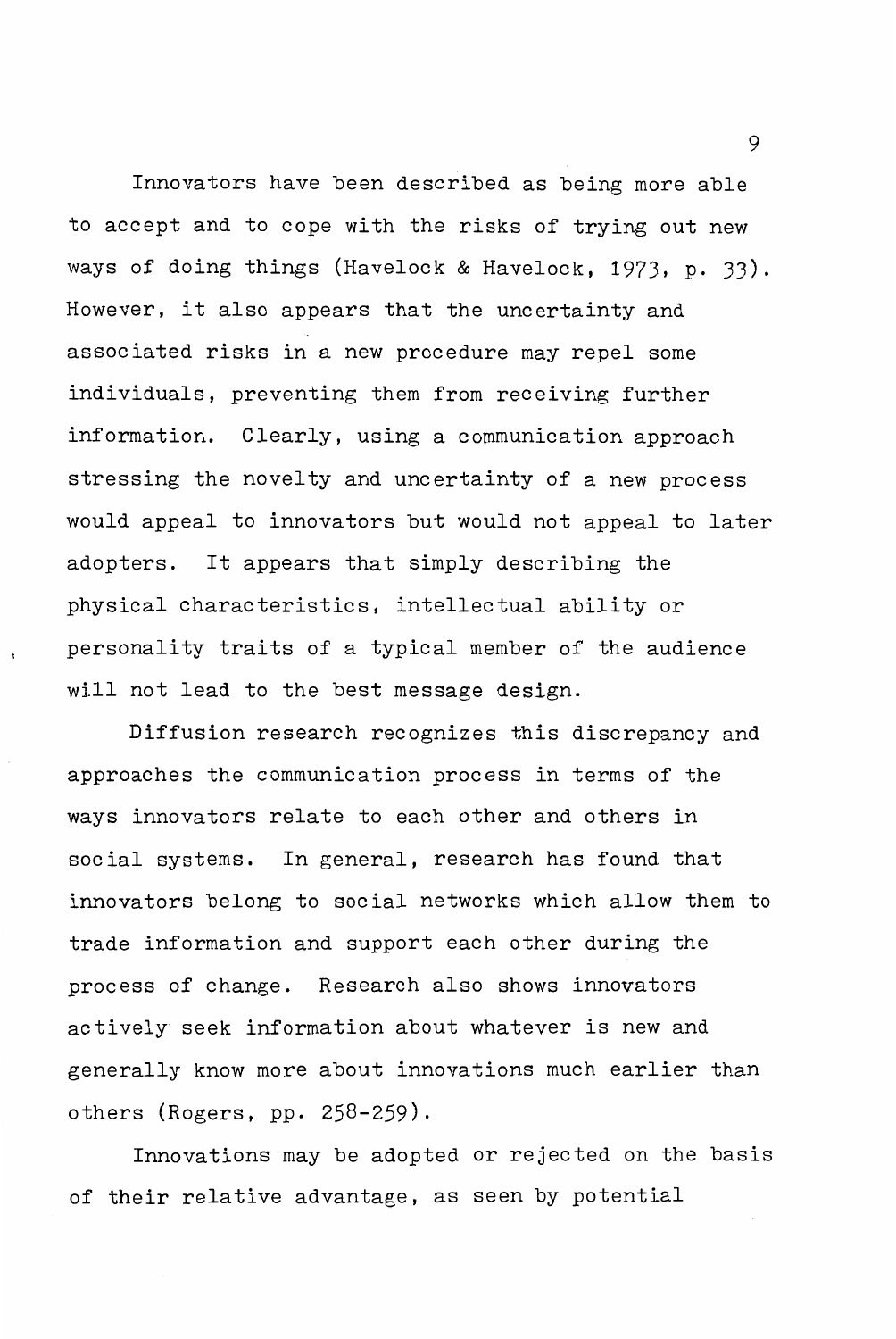adopters (Rogers, pp. 213-223). The new must be seen as enough better than the old to make the effort of change worthwhile. In the newsletter situation, the publication must be worth reading and the information presented about procedures and products must be specific.

In an innovation situation, it would seem that the innovator would have to keep learning more about the new idea as he or she moves from awareness to adoption. In fact, diffusion research has incorporated this idea of increasing-need-for-knowledge into the concept of the innovation-decision process. "Each piece of information which a person receives about the innovation increases his involvement in it as well as his knowledge about  $it...$  (Havelock, 1969, p. 10-4). From the communicator's point of view, the two critical points in this process are the very early and early-adoption stages. The communicator may have to plan carefully and work much harder to overcome social and perceptual blocks.

At the early-adoption stages, the innovator will need information and support in order to work through problems with the change. The communicator will have to provide this information and support so that the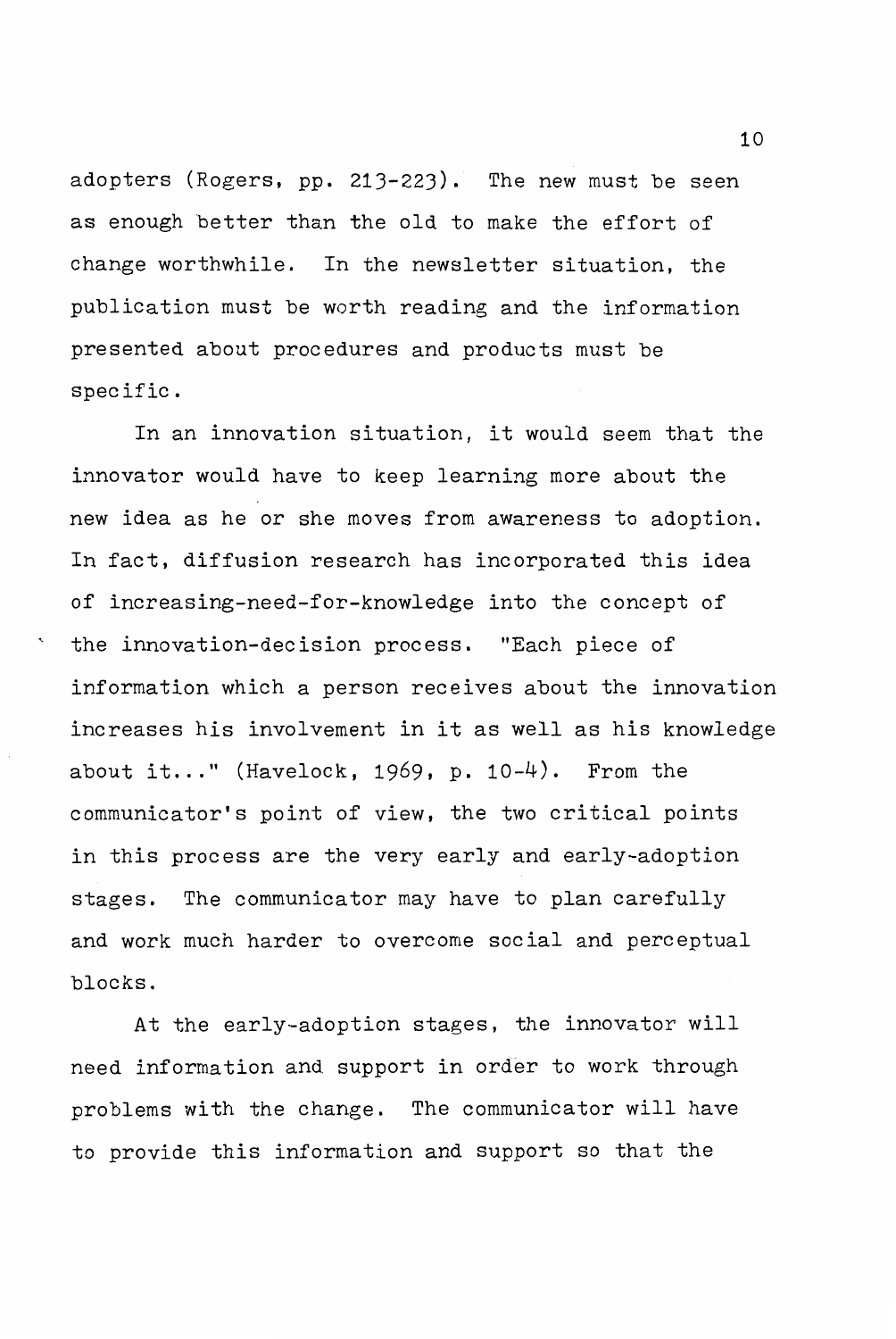innovation is still perceived as more desirable than whatever existed before.

The central issue at this point is that no individual should feel totally alone. The communication in question should be analyzed with the understanding that each person is also a member of formal organizations and informal social networks.

In innovation situations, organizational participants face uncertainty, and strategies for dealing with these situations usually have not been covered by pre-established rules and procedures. Here greater reliance must be placed on the informal network of relationships....

Dealing with interpersonal issues also seems to be important, because of the effects of good interpersonal skills on openness, risk taking, and trust, which are important components of the innovation process.

(Zaltman, 1973, pp. 146-147)

Since personal contacts are so important, most diffusion-based recommendations have emphasized the importance of people, in the roles of change agents and opinion leaders, to provide information at the persuasion stage (Rogers, p. 198). Diffusion studies have also confirmed the corresponding generalization that awareness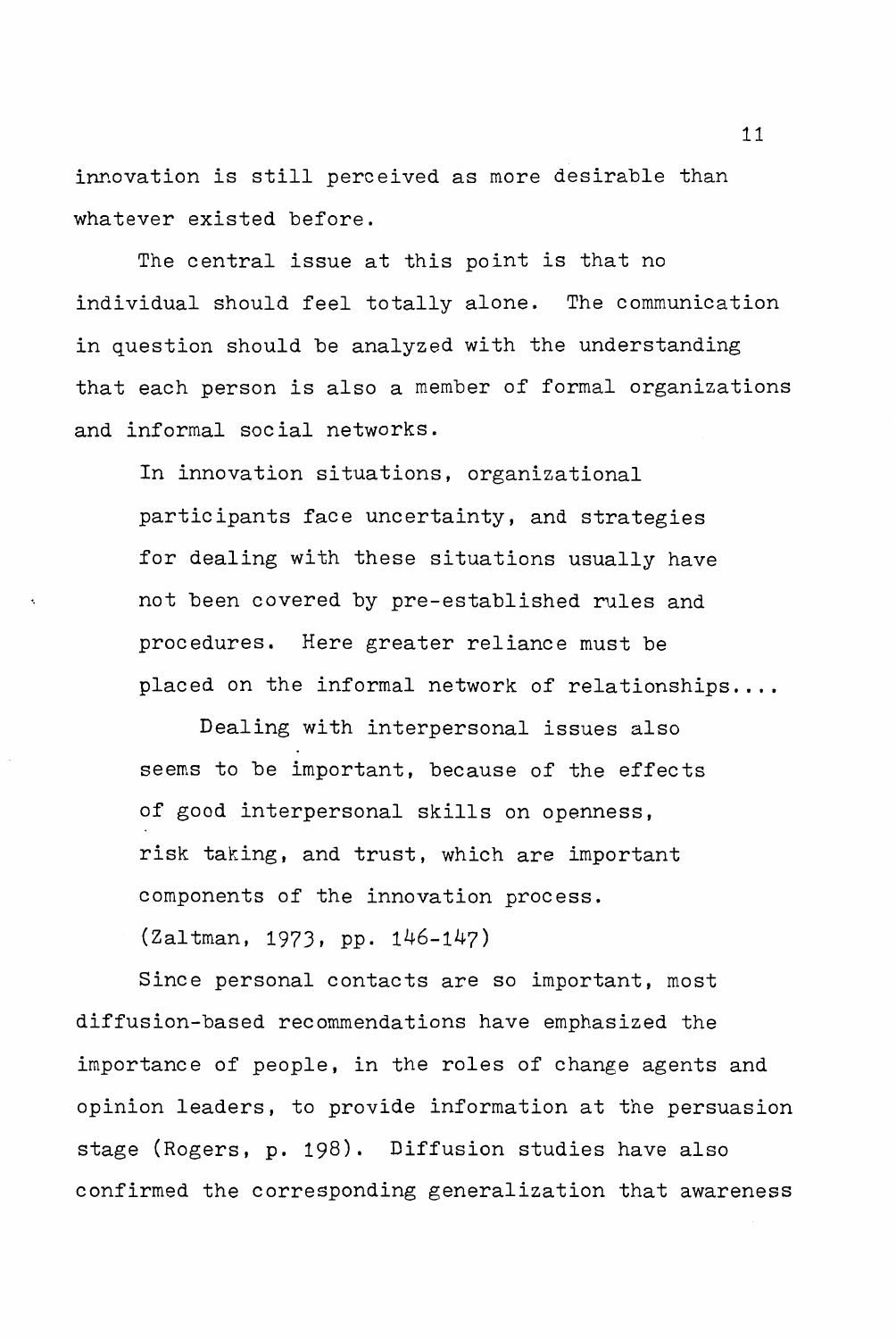knowledge provided by mass-media channels aids the establishment of these interpersonal channels (Rogers, p. 199) .

#### Newsletter Research

If it is accepted that the predominate function of a newsletter is to provide awareness and basic information, then it appears that using simple design and straightforward writing would be the desirable approach. This seems to be supported by the literature of business and organizational communications.

Unless a communication is clear, it will lack influence. Readers who must painstakingly dig out ideas from a pile of verbal debris can hardly be blamed for berating both the writer and the communication. Or when, as is typical, misunderstandings are generated from a lack of document clarity, reactions to the communications will be hostile. Conflict and reduced performance are direct consequences of muddy symbolization. (Vardaman, 1970, pp. 126-127)

When our purpose is instructive and we want to teach people about our problems, we need to ask ourselves how much we can tell them without losing them. Too often we tell them more than they want to know and the publication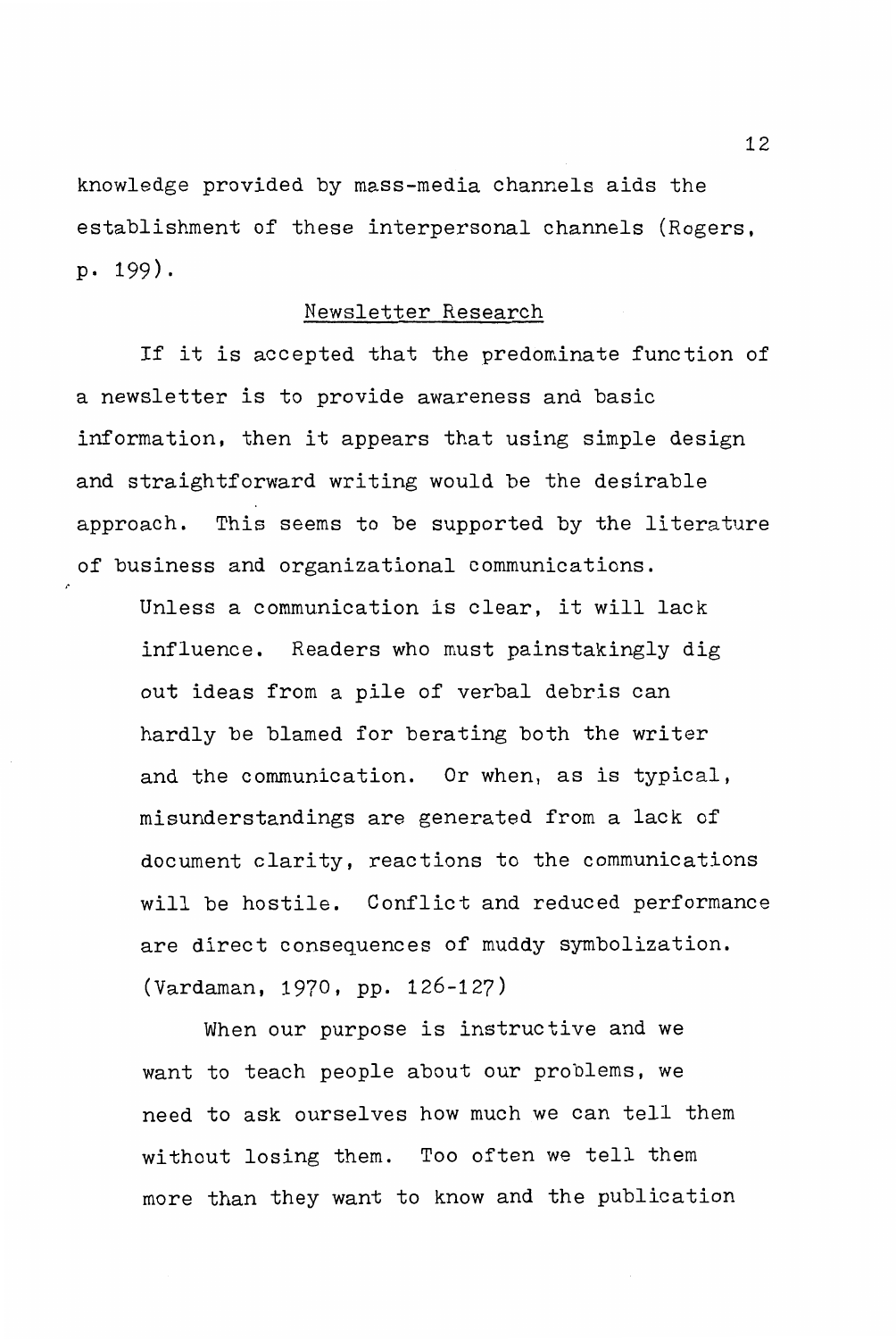has few readers who get beyond the first paragraphs or pages. (Weir, p. 7)

Robert E. Harmon echoes the same thoughts when he discusses administrative manuals: " ... write mandatory procedures in the imperative mood. Add human interest without sounding cute or flippant, which entails more than merely dropping in a few 'you's' here and there. Avoid vague words, such as establish, implement, and administer..." (1983, pp. 69-70). The Association for Research Libraries, in its internal communication policies (1979), recommends consolidating information and reducing the volume of information presented through newsletters alone.

These suggestions and strategies seem to set up a formula that would guarantee a newsletter providing just the right amount of awareness knowledge at the first stages of communication. It must be remembered, however, that the AEA wishes to make the most of the newsletter to persuade teachers to use the printed guidelines rather than relying on personal contacts with agency personnel.

In effect, the Agency's strategy is to incorporate "how-to knowledge" and "innovation-evaluation knowledge" that would ordinarily come from interpersonal contacts into the mass-media newsletter format. The current approach has been to add "personal touches" to the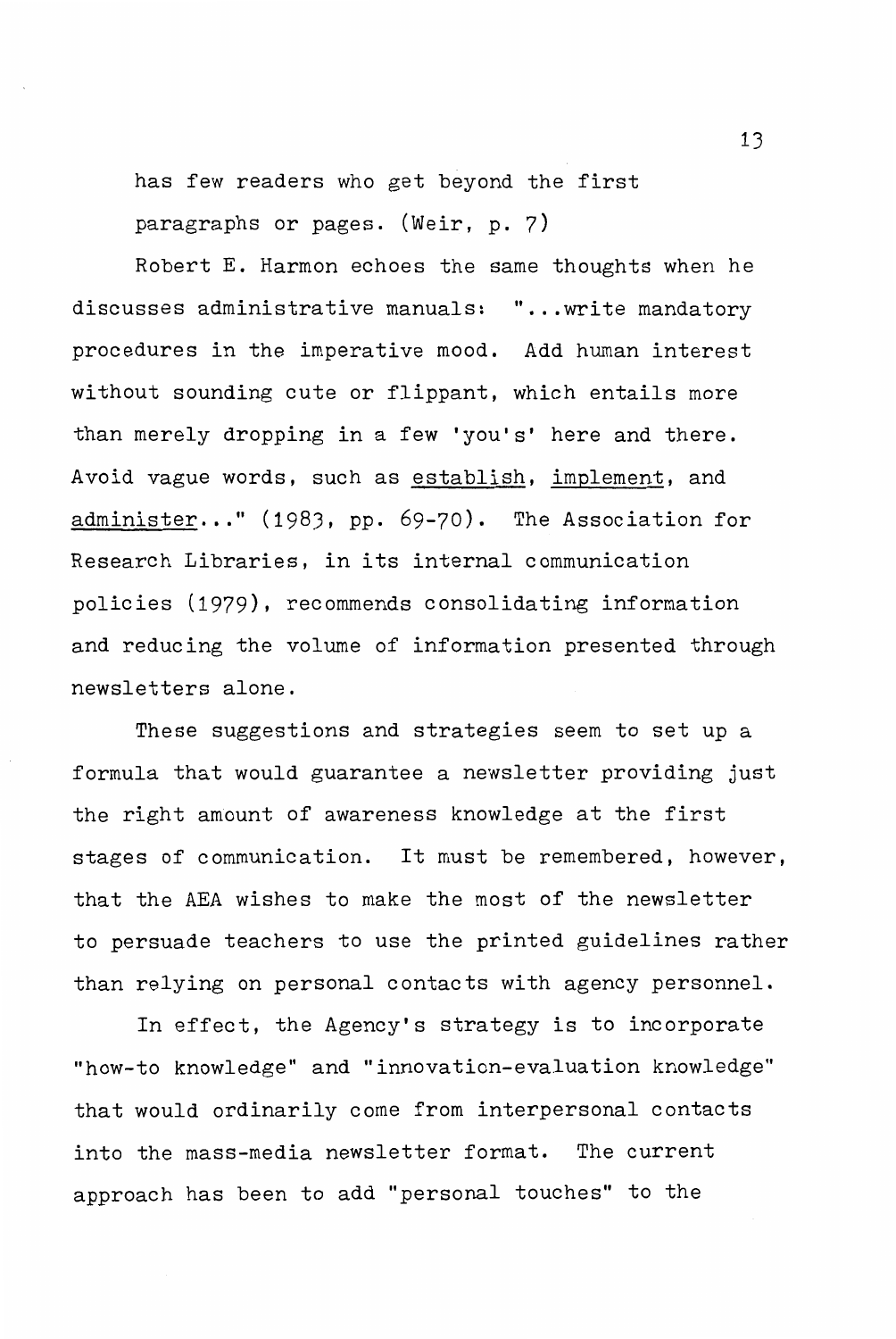newsletter with the idea that these additions would have each receiver see the newsletter as part of the interpersonal network linking him or her to the agency.

This concept seems to make sense, and it has been recommended in the past. Mark P. McElreath wrote an article for designers of employee publications in which he suggested " ... demphasizing the social comings and goings of the employees and emphasizing company operations and events, editors and sponsors of these publications may be talking around--not at--the employees" (1970, p. 50). In a survey of employee newspapers in 1968, most included "the personal touch" (Brown, 1968, p. 44).

Although it is desirable to have receivers identify with the message and the source, personalization may not be as effective as it would appear. Such techniques as frequent uses of real-life examples may present a favorable image but may not result in as much behavior change as expected. Graham and Valentine (1973, p. 967) suggest that trying to get everyone to identify with the communicator and trying to avoid offending anyone will not work for a long time. They suggest establishing a common ground on which to base discussion, and then they suggest communicating clearly and definitely. This idea is repeated by others; for example: "Both senders and receivers must watch carefully to determine if there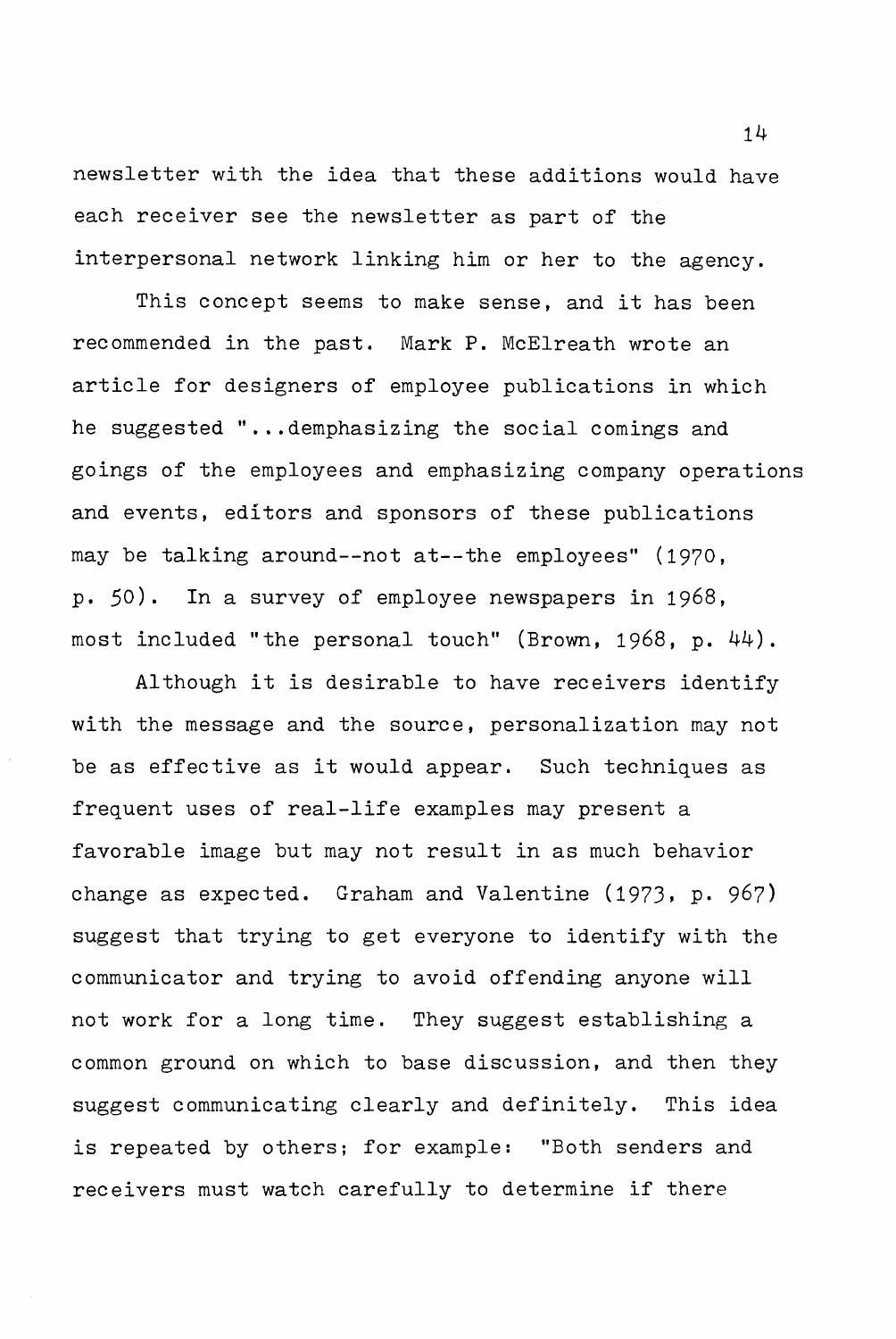is a common universe of discourse being established and maintained" (Abrell, p. 103).

In fact, one of the overlooked problems within educational and organizational communications is the inability to clearly link different subgroups within organizations. Robert D. Gratz and Philip J. Salem discussed the problems of overlapping and ineffective communications in colleges and universities .

... but the day-to-day decision-making processes of many college and university groups are characterized by weak information bases, a wide range of communication links, and very flexible boundaries. (1981, p. 2)

Medium-differentiated institutions are particularly susceptible to conflicts between academic departments and the central administrative subsystems over the issue of whether the administrative or the professional subsystem will have primary authority. (pp. 1-2)

These authors go on to make the point that careful planning of communication will result in the most change. For the AEA, the reasonable approach would seem to be to use the newsletter to provide basic awareness information, and then to work toward using interpersonal contacts to facilitate change.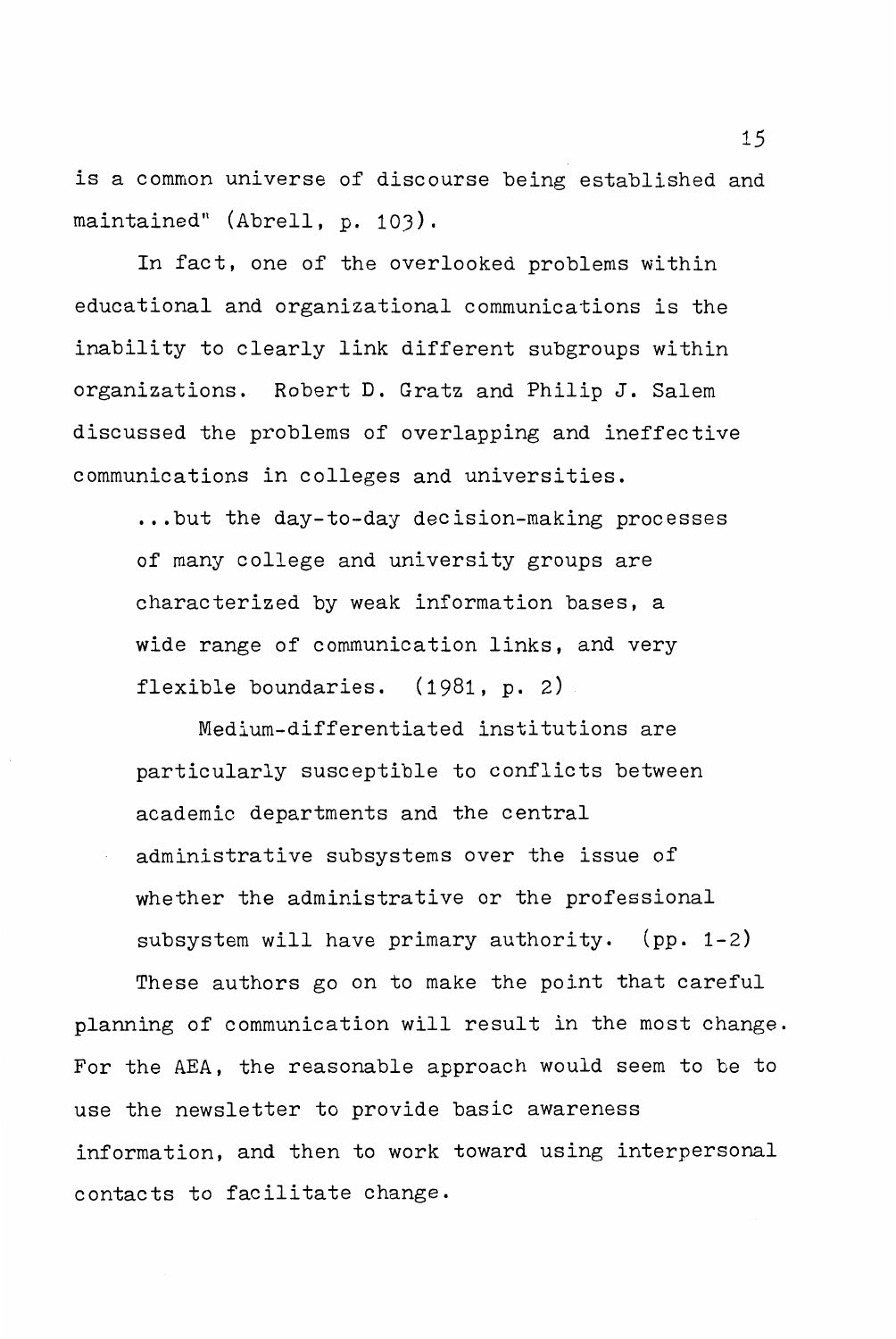If the newsletter is seen primarily as a mass-media device to introduce the idea that changes will be required, it appears that the newsletter's design should be kept simple, using basic lists and straightforward descriptions. Complexity can deter adoption (Rogers, p. 231), so it is important that neither the newsletter nor its content be seen as complex. On the other hand, sufficient information should be provided to avoid ambiguity. Gratz and Salem warn that "... members of the organization will supplement incomplete information with some of their own hunches. The incomplete is made complete, often in an unintended way." (p. 17).

In the cases where the newsletter can not present positive information, it is still important to provide data the reader can use in determining the amount of risk to himself. Zaltman (pp. 54-55) suggests that decisions are hard to make in the face of uncertainty, but possible when the amount of risk can be judged. In other words, it may be better that some people decide not to change, as the fact of their non-change will identify them as individuals needing help to change. A clear pattern of non-change would also indicate that the innovation or the communication plan might need modification. Obviously, observable responses are more useful than a large number of undecided responses.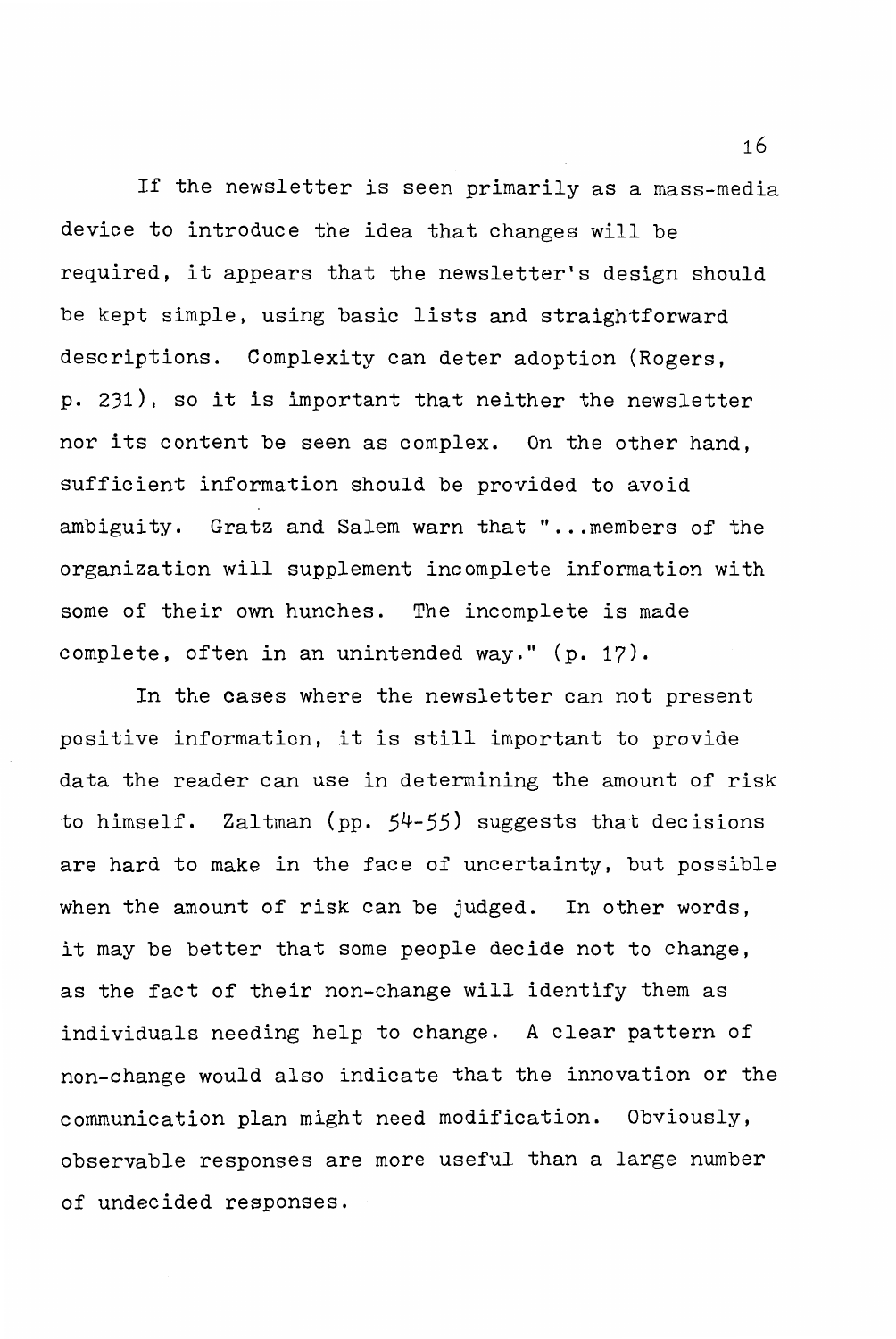Needless to say, the information must be made to appear compatible with the adopters' values, beliefs, and needs as long as this can be done within the framework of simple and direct writing. In communicating from AEAs to schools, it should be fairly easy to do this as AEA staff members are familiar with teacher characteristics and classroom needs.

As described above, the communication plan in this situation should follow a two-step model: The newsletter (step one) makes information available and helps provide awareness of the changes to come. Step two occurs as informal social networks operate to spread the word further and help the change occur.

It must be emphasized that the effect of the newsletter is not diminished by the existence of step two, since the innovators and opinion leaders who will be reached by the newsletter can greatly influence the other members of the groups to which they belong. Rogers describes how these individuals are highly connected in both formal and informal networks and that they actively communicate with and support each other during the innovation process (p. 259).

On first appearance, it seems that these social relationships of innovators could be exploited in a newsletter by writing articles that play on the social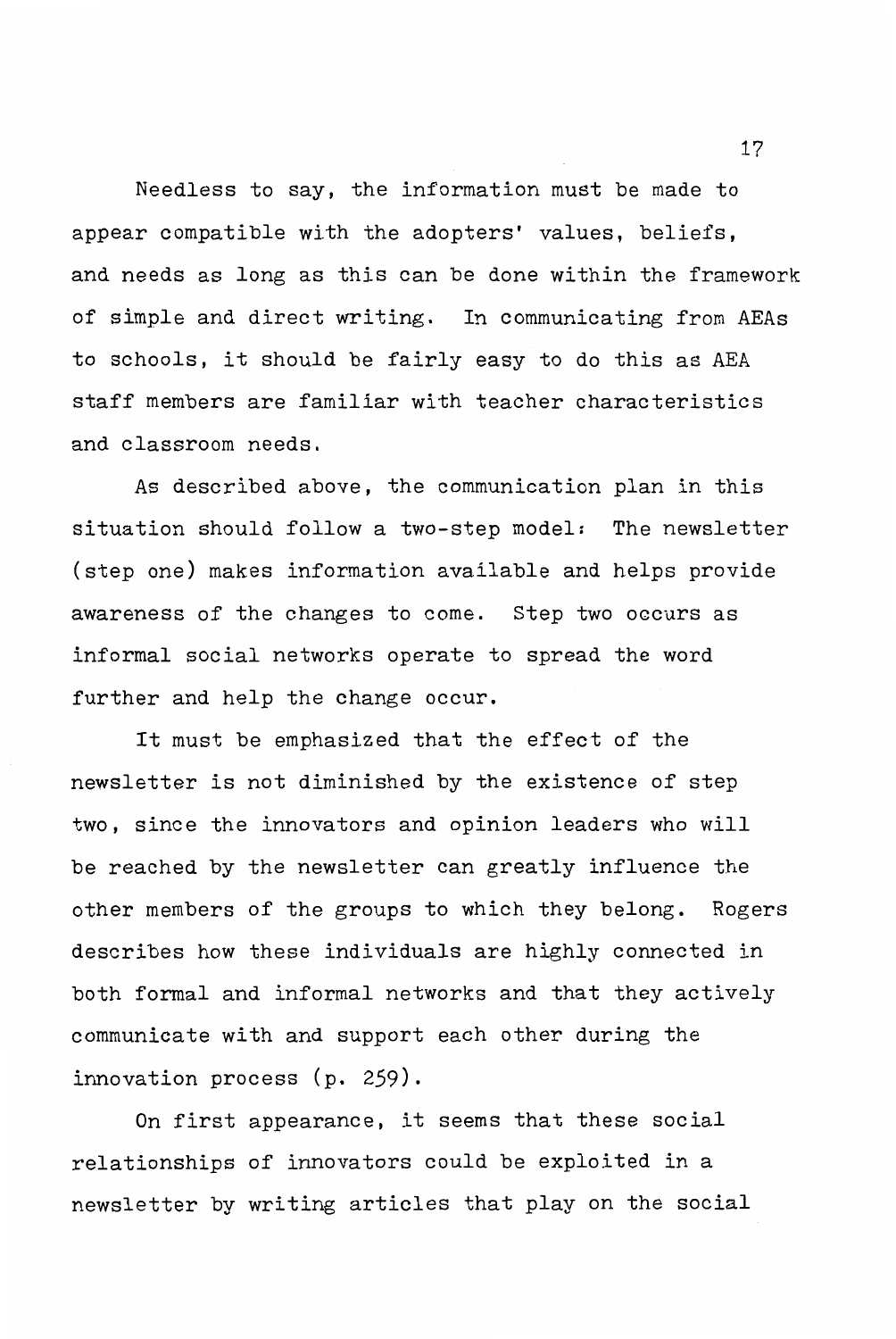and human-nature needs of potential innovators. It would seem that communication could be enhanced by attempting to identify network members and then describing those members' experiences (or using their names) so that other network members would associate the newsletter with the network.

Innovators' high levels of communication seem to also demonstrate that they have a high need for communication; which seems to indicate that fleshing out the newsletter to provide lots of subjectidentification and network-related information would be effective. This line of reasoning also suggests that mentioning specific people or cases could expand and interconnect social networks as information is provided to innovators that were formerly unaware of other people or other networks having similar interests and goals.

However, the reason for the social networks outside the formal agency-to-school and newslettercommunication situation may be more related to social needs than information needs. If the primary needs of the network members are related to person-to-person contact, then trying to enhance the newsletter by working to associate it with the network may backfire. The newsletter in this situation might generate more network ties and enhance network communication, but it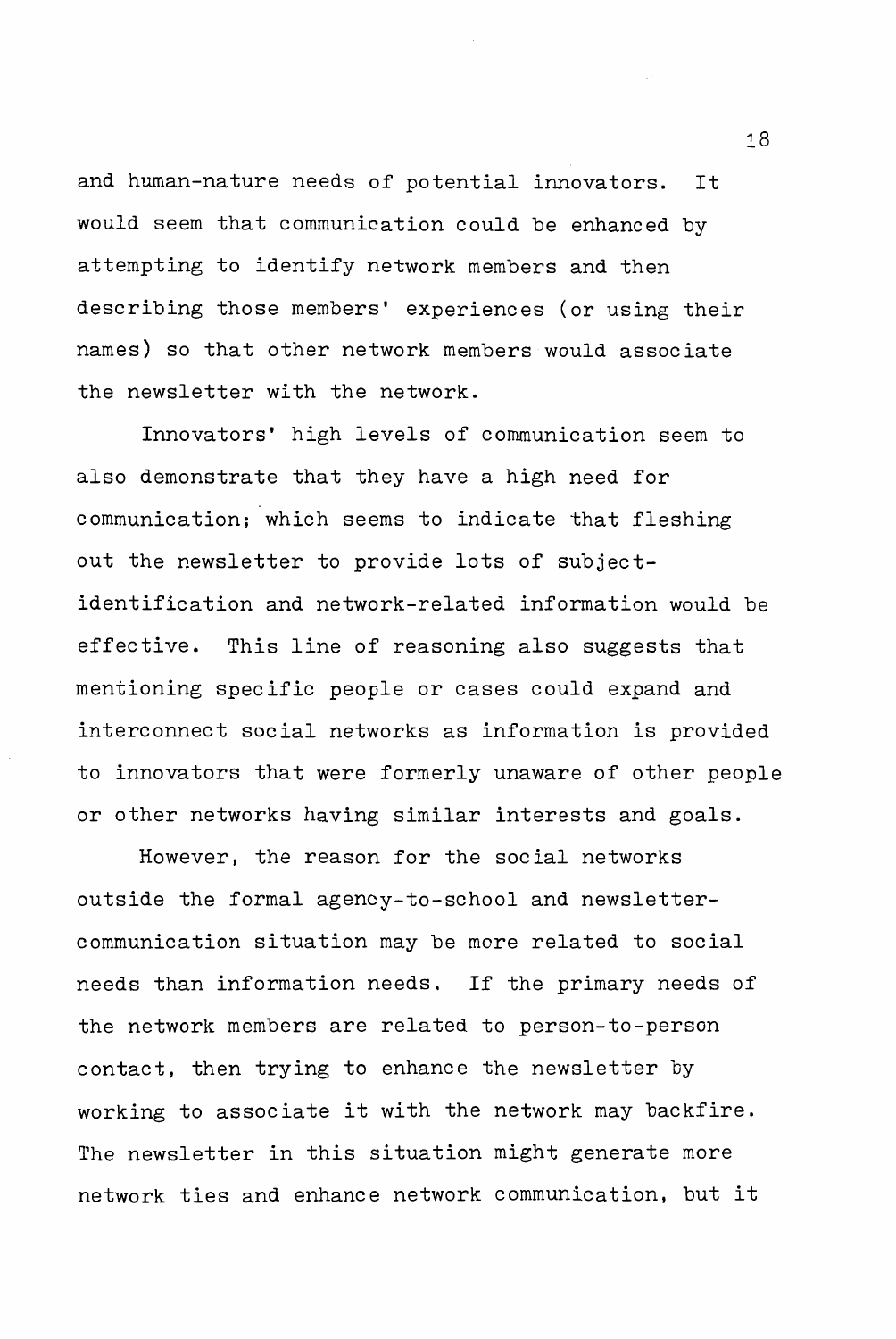might also generate a need for more information that would have to come from direct person-to-person contact with agency members. In short, trying to use written communication to eliminate telephone calls might end up causing more telephone calls and personal visits to agency offices.

Even though it would be helpful to identify the opinion leaders and innovators and communicate directly to them first, the job is complicated by the fact that the identification of these individuals is not clear-cut. Gratz and Salem, for example, describe several ways informal networks differ from formal networks and offer the general advice that communication in such situations should be well planned (pp. 32-33). Pavlik, et al. (1980) surveyed 320 employees of Honeywell, Inc. in an attempt to link company-newspaper readership with membership in different formal and informal networks and found (among other things) that readership of social news was not strongly linked to high integration in sociability networks.

As there appears to be no easy way to identify the key members of social networks in order to target articles toward them, it appears that the best usable approach at this time is to try to enhance the informal networks through the use of other media in addition to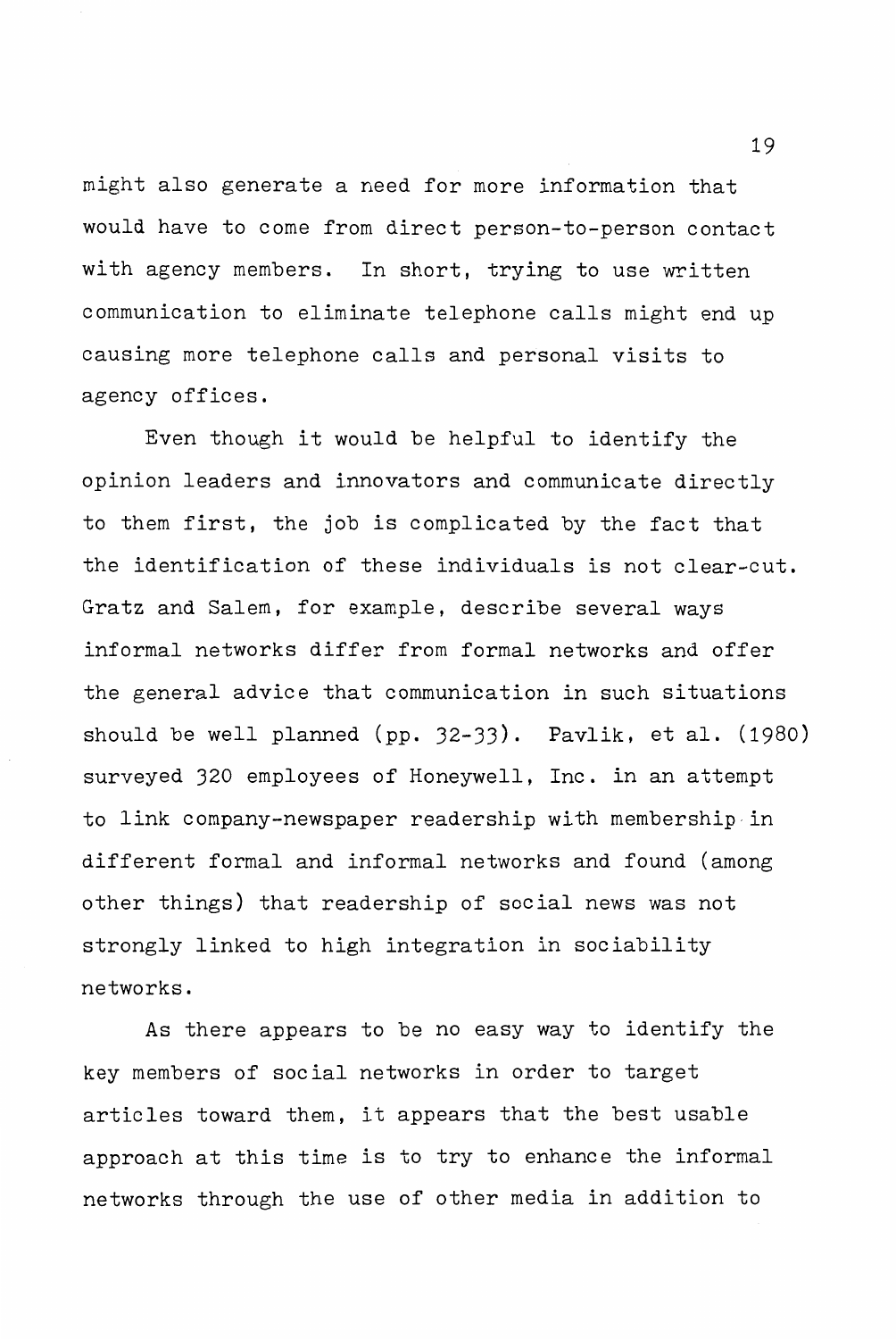the newsletter. In the AEA's situation, the most obvious approach would be to continue to encourage some telephone calls.

These calls can enhance Agency credibility and facilitate two-way communication. Their major benefit, though, is the opportunity they provide for human contact. Since school personnel may be more likely to be "people people," it is not out of the question to consider that they may react more positively to communications from other people than from print or other one-way media. And of course, telephone calls may provide the best communication in cases where unusual requests or special modifications of products fall outside regular guidelines and require special attention.

Another desirable approach would be for Agency staff members to talk to teachers directly whenever possible. "Face-to-face communication will provide the most information since it communicates both verbally and nonverbally and both vocally and nonvocally'' (Gratz & Salem, p. 19). Of course, it will still be important for staff members to be available at the Agency office for those who wish to visit in person, but if this behavior is to be changed it appears that agency members will have to visit the schools in order to set up face-to-face contacts where they are in charge.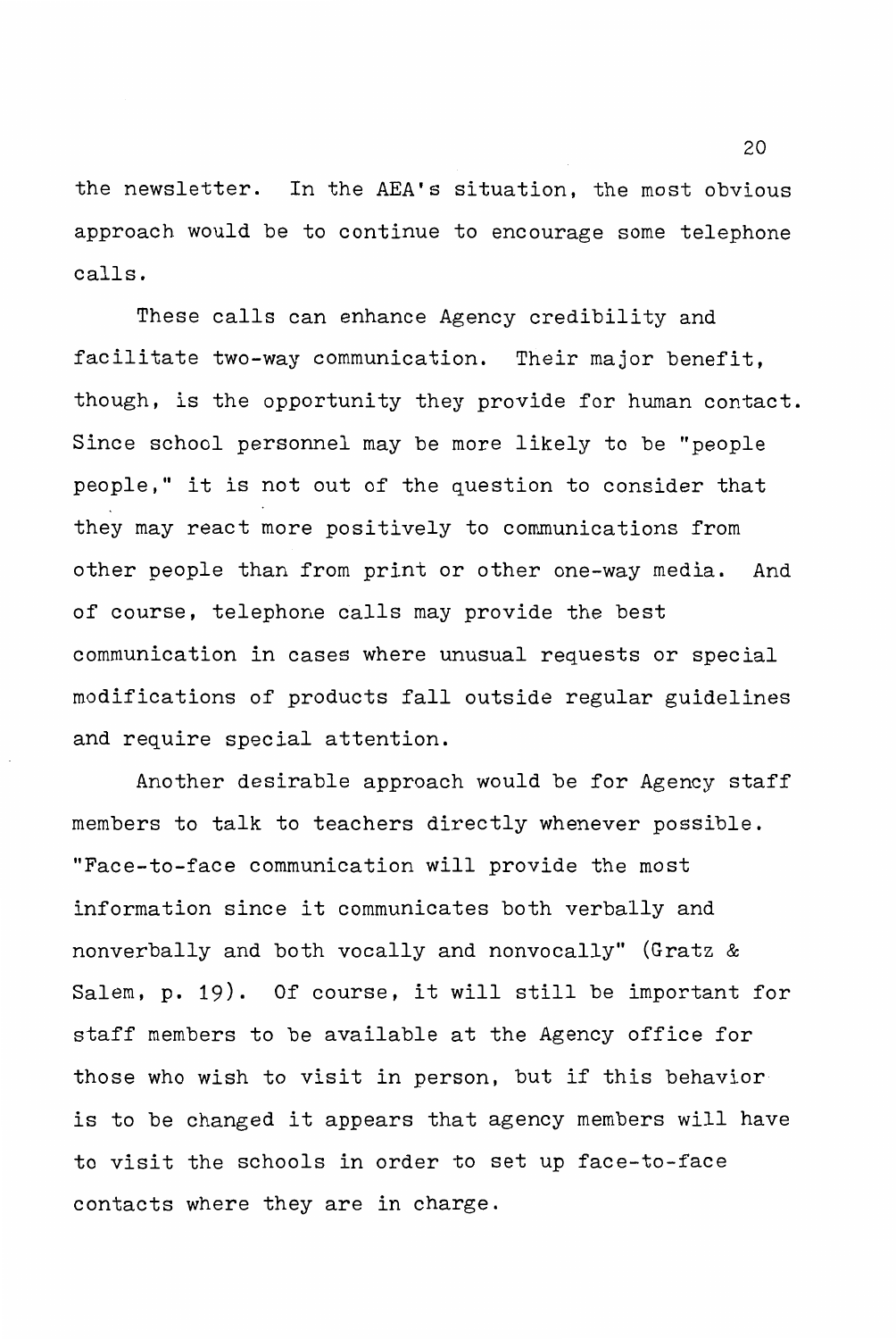An aggressive campaign of personal contacts could include not only one-to-one contacts, but also demonstrations, group discussions, conferences, workshops, and training events (Havelock, 1973, pp. 126-128). Some of these activities are being used at the present time, but it is clear that specific attempts to develop personal contacts should go hand-in-hand with changes published in the newsletter. In the interest of economy, it would seem that related subjects could be combined, both to reduce the total number of campaigns and to take advantage of the fact that separate innovations are often seen as more compatible if they are introduced in combination (Rogers, pp. 226-227).

In any case, providing many chances for different types of interpersonal contacts should facilitate change, particularly if these opportunities are provided at the time when the innovators need extra technical help or are losing enthusiasm (Zaltman, p. 73; Rogers, p. 170; Havelock, 1973, Part Two, Stage V). For the AEA, these opportunities are provided by encouraging telephone calls and personal visits: More successful contacts might be provided by briefing staff members and preparing to respond to teacher questions whenever new information is provided through the newsletter. It would not be out of the question to consider that as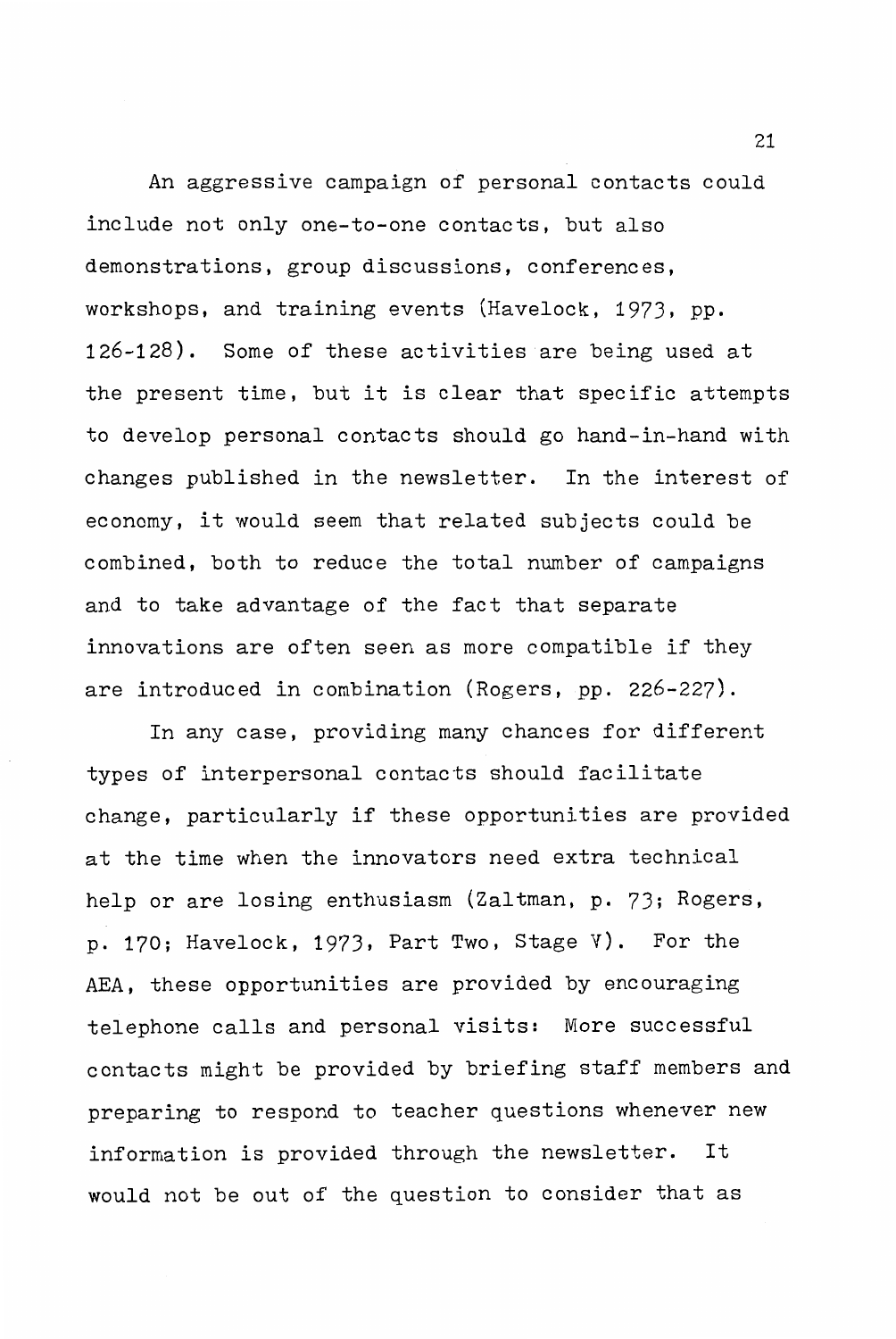the newsletter deviates further from normal, even more personal contact will be required.

At this point, it might be mentioned in passing that incentives have been discussed as a means of calling attention to and getting greater compliance with procedures. On the surface, it appears that incentives could help some teachers to change: Positive incentives could be provided in the form of some reward for using the correct guidelines (a discount in price or a faster turn-around time, for example). Negative incentives might be threats to refuse certain orders or longer turn-around times.

Although these incentives do increase the perceived relative advantage of an innovation and can actually lead to a change in behavior, there are some cases where using a temporary incentive to encourage one behavior works only as long as the incentive is provided: There have been some cases where innovations were discontinued as soon as the incentives were eliminated. It appears that incentives might be helpful, but only above and beyond efforts to use interpersonal contacts to facilitate the transfer of information communicated through a concise newsletter. In short, the best results should come about from a well-designed communication plan rather than from selective use of gimmicks.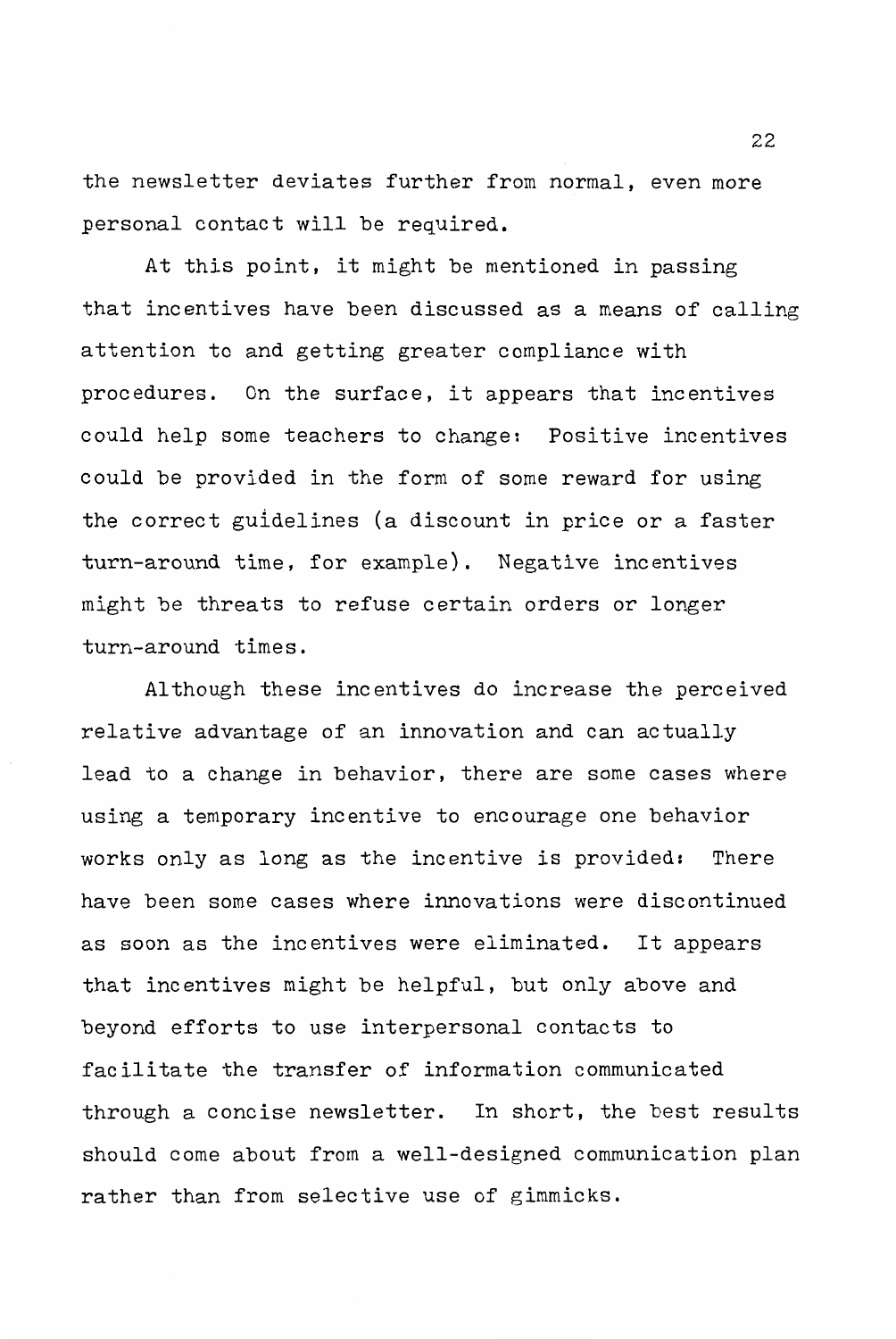#### Summary of Review of Literature

From the preceding literature, it is apparent that a good communication plan would depend on working to overcome the receiver's tendency toward selective perception by working toward making the physical message and its source familiar to the receiver. This would mean that the format and design should be made familiar to the teachers by regular publication and through the use of repeated, recognizable layout and design elements. This would also mean that the message content should be seen as familiar because of its origination from AEA staff members who understand and can communicate with teachers.

The originator of a message should strive to be seen as credible, which means that the authors and publisher must not appear to offer too many opinions that are extremely deviant from those offered by other credible sources. (For example, the AEA would probably lose credibility if it were to continuously publish articles criticizing a reading series used by one third of the schools it serves.) This striving for credibility also means that the publication itself must provide instructions which do not contradict previous instructions, and which carefully explain and give plausible reasons for changes when they are required.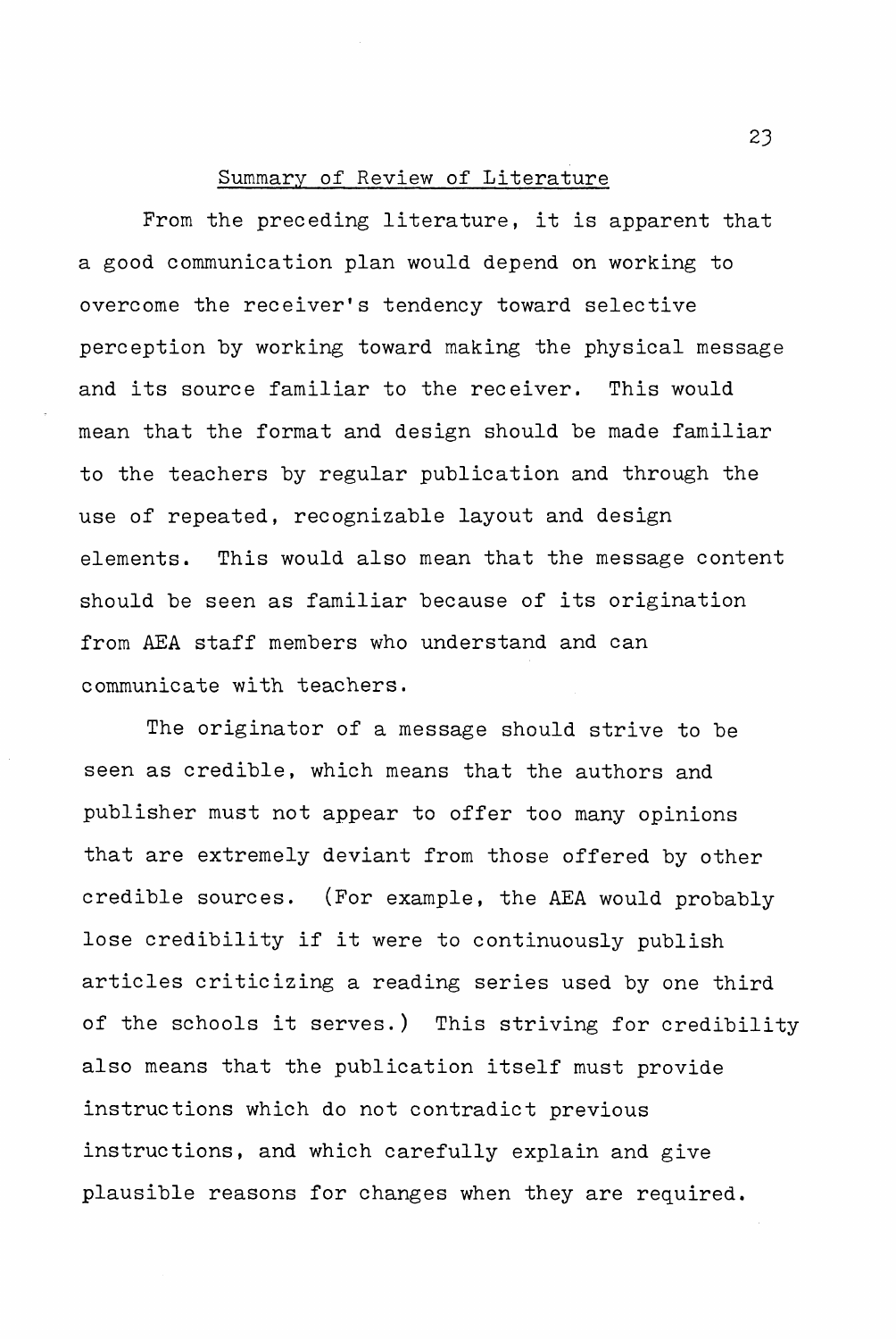An appearance of credibility also requires that the writing itself be sincere and believable, which suggests that straightforward and honest explanation should be used, even if this style might appear too succinct when stating limitations.

In addition to appearing credible, the source and the message must be seen as relevant by the receiver. The communication must be perceived as compatible with her daily experience and future expectations. The message itself, in both content and appearance, must also offer something that is applicable to the receiver's situation in one way or another.

Where change is the desired result of communication, diffusion of innovations research suggests that the analysis and design of a communication plan should be based on what is known about the characteristics of individuals who decide to change at different times. In particular, the characteristics of those who change earlier than others and the characteristics of innovations which adopters find desirable can be evaluated to determine comparable traits which work in the newsletter approach to causing change.

Research has found that innovators are better able to deal with the risks and uncertainties of new ideas than are later adopters, which suggests that publishing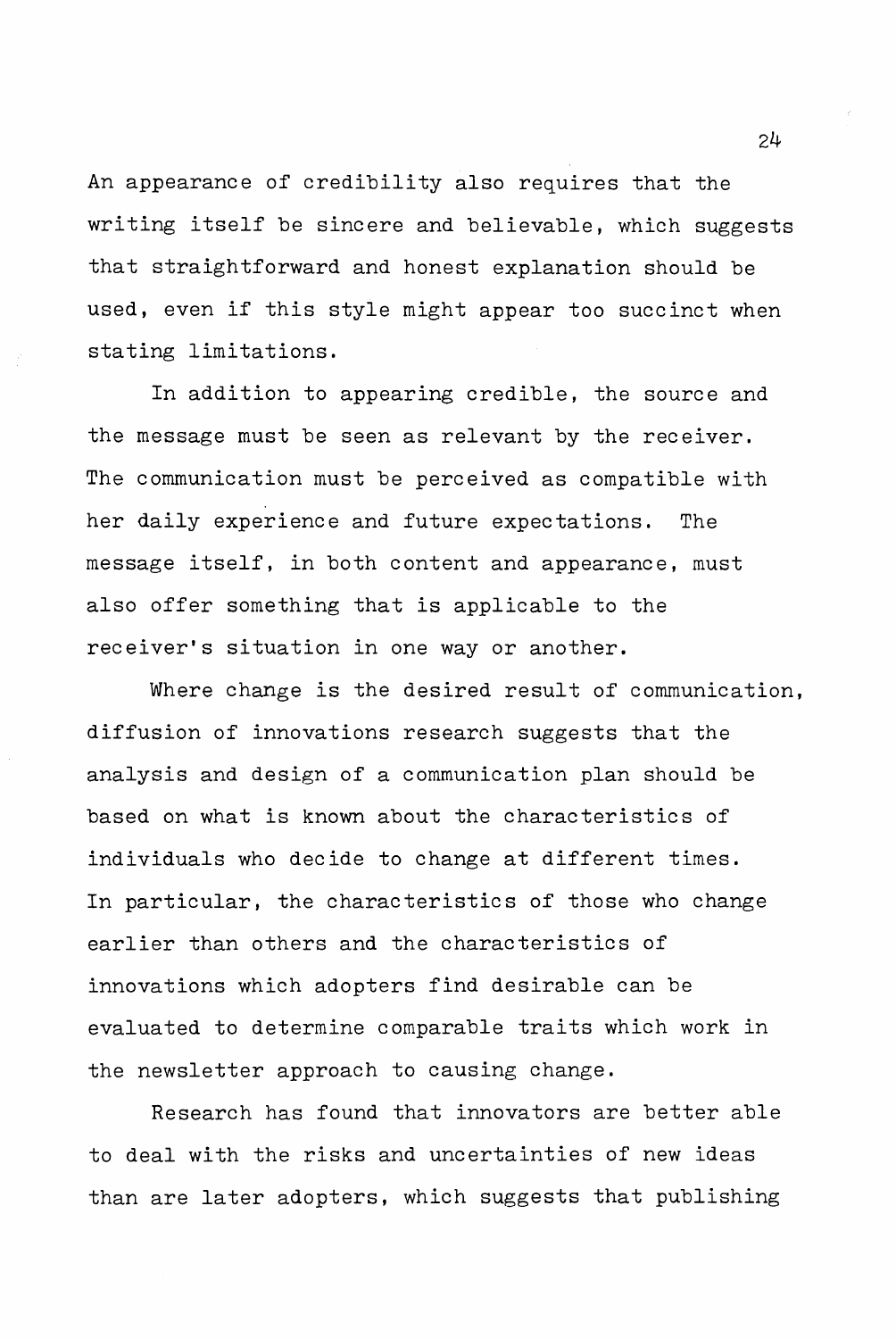information about changes will appeal to innovators and discourage later adopters at the same time. Research has also found innovators linked to each other and to multiple sources of information through social networks, which suggests a newsletter by itself will only provide part of the information required by those who are changing. By combining these two trains of thought with the finding that information needs increase substantially during the innovation process, it is possible to determine a strategy where the newsletter can be used to make customers aware of changes to come and interpersonal networks can be used for persuasion.

If the primary purpose of the newsletter is to make people aware 0£ what is to come, then it should be simple and straightforward. Its format should be wellorganized so that information can be easily found. The writing should be direct and should clearly describe or explain. Examples should only be used if necessary, and then only if they clearly simplify the explanation of a complex topic. Layout and typography should be easy to read and illustrations should be carefully chosen to clarify the written descriptions.

Since persuasion is better accomplished through interpersonal channels, it follows that trying to add persuasive elements to the newsletter or trying to seek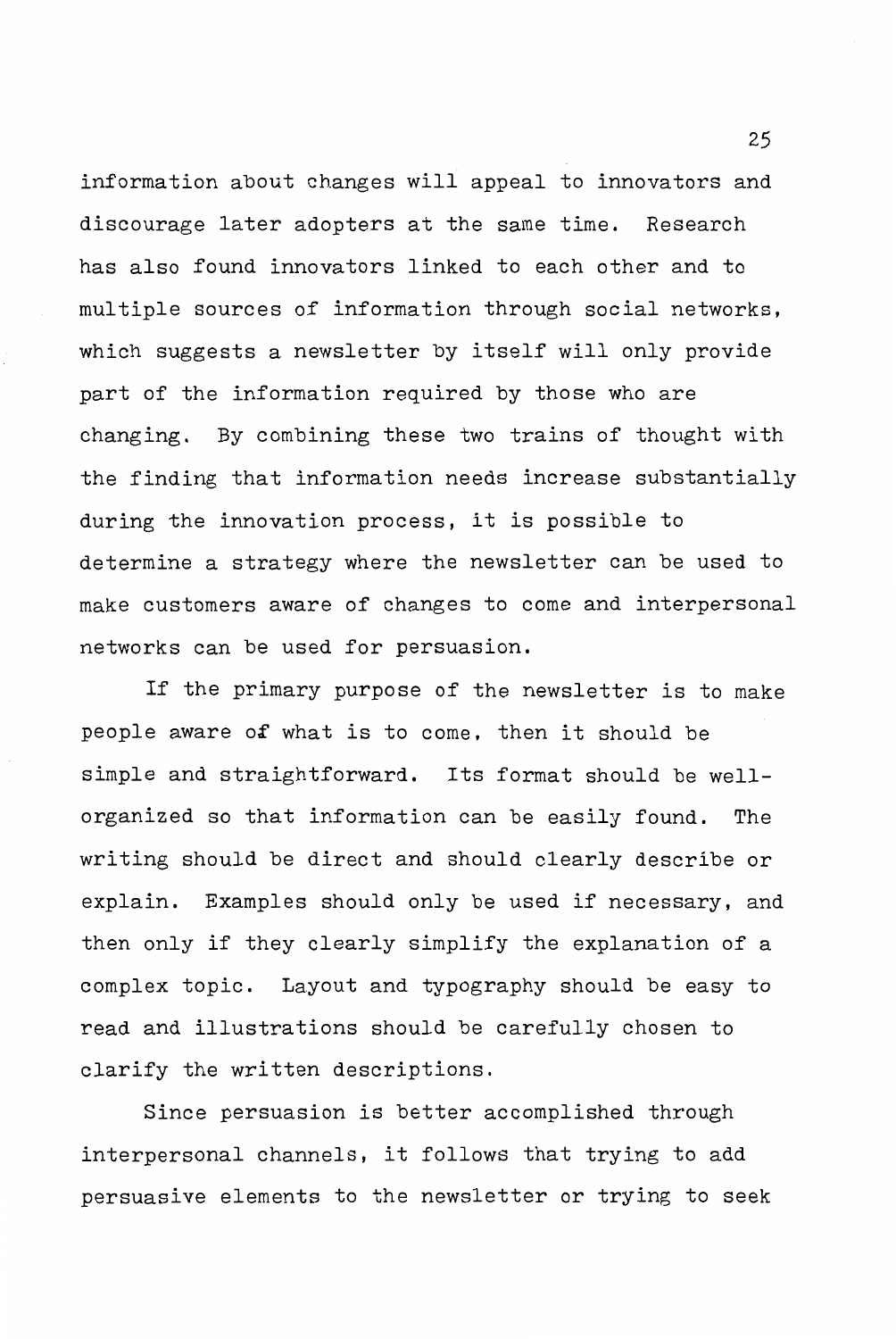individual identification by using case examples or by listing individual client names may not be as effective as true interpersonal contacts. Such personal touches may only serve to make the newsletter more complex than necessary (and thus not read as a source of awarenessknowledge). In addition, it is possible that trying to make the newsletter part of social networks by encouraging personal contacts might have the people who should be changing on their own trying to maintain personal contacts in order to avoid having to change.

As it appears that a two step plan is the desired approach to communicating where change is desired, it would seem that this plan could be enhanced by identifying the innovators and opinion leaders more specifically and by then writing the newsletter to reach them. Unfortunately, these individuals are not easily recognized, and this apporach becomes impractical.

However, the two step approach can be modified by following the awareness-message of the newsletter with additional information and persuasion delivered through other media. Telephone calls, personal visits, workshops, and other interpersonal contacts can all be used to facilitate the communication of new ideas and accompanying changes. It is worthwhile to consider that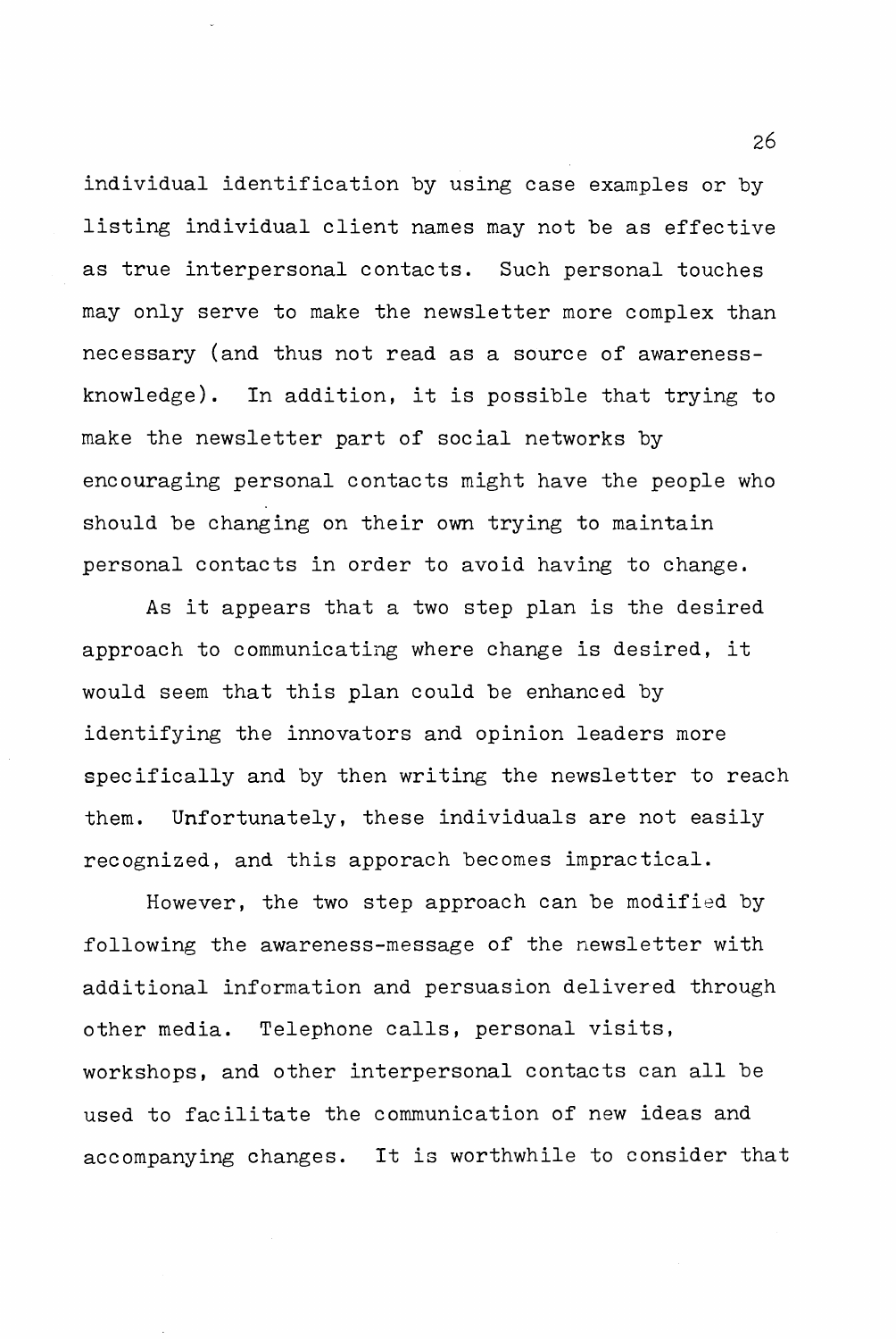more extreme changes will probably require even more interpersonal effort. It is also reasonable to expect that effort devoted to interpersonal contact will be more effective than a series of newsletter articles which repeat the same basic information.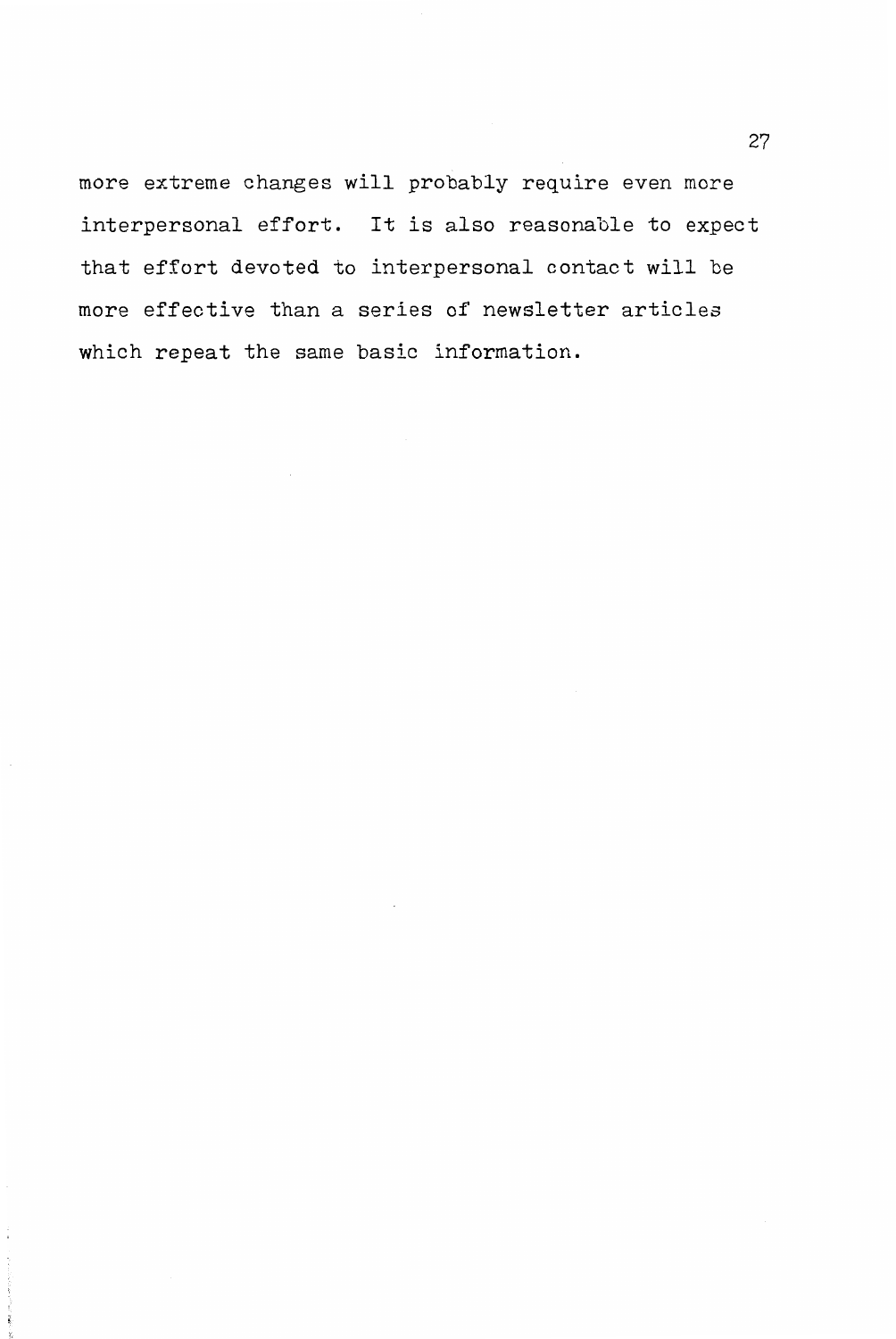#### CHAPTER III

# RECOMMENDATIONS AND CONCLUSIONS

For the audience of teachers under discussion, the AEA can overcome selective perception by continuing to use an identifiable format and design for the newsletter. The same masthead and a recognizable cover design, for instance, will make sure that teachers know the newsletter as a source for basic information about new products and procedures and as a source of additional information about existing products and programs. Of course, this familiarity will be even stronger if a regular publication schedule is maintained.

In this situation, it is also desirable that teachers identify with the AEA staff members by seeing them as former teachers and fellow education professionals. This goal can be met by making sure that the products and processes being described are applicable to school situations and by suggesting appropriate classroom uses as often as possible (West, p. 61).

The AEA authors must maintain a reputation for credibility, which they can do by making sure they provide consistent directives. They must attempt to provide up-to-date information, as either an overly premature announcement or an obsolete guideline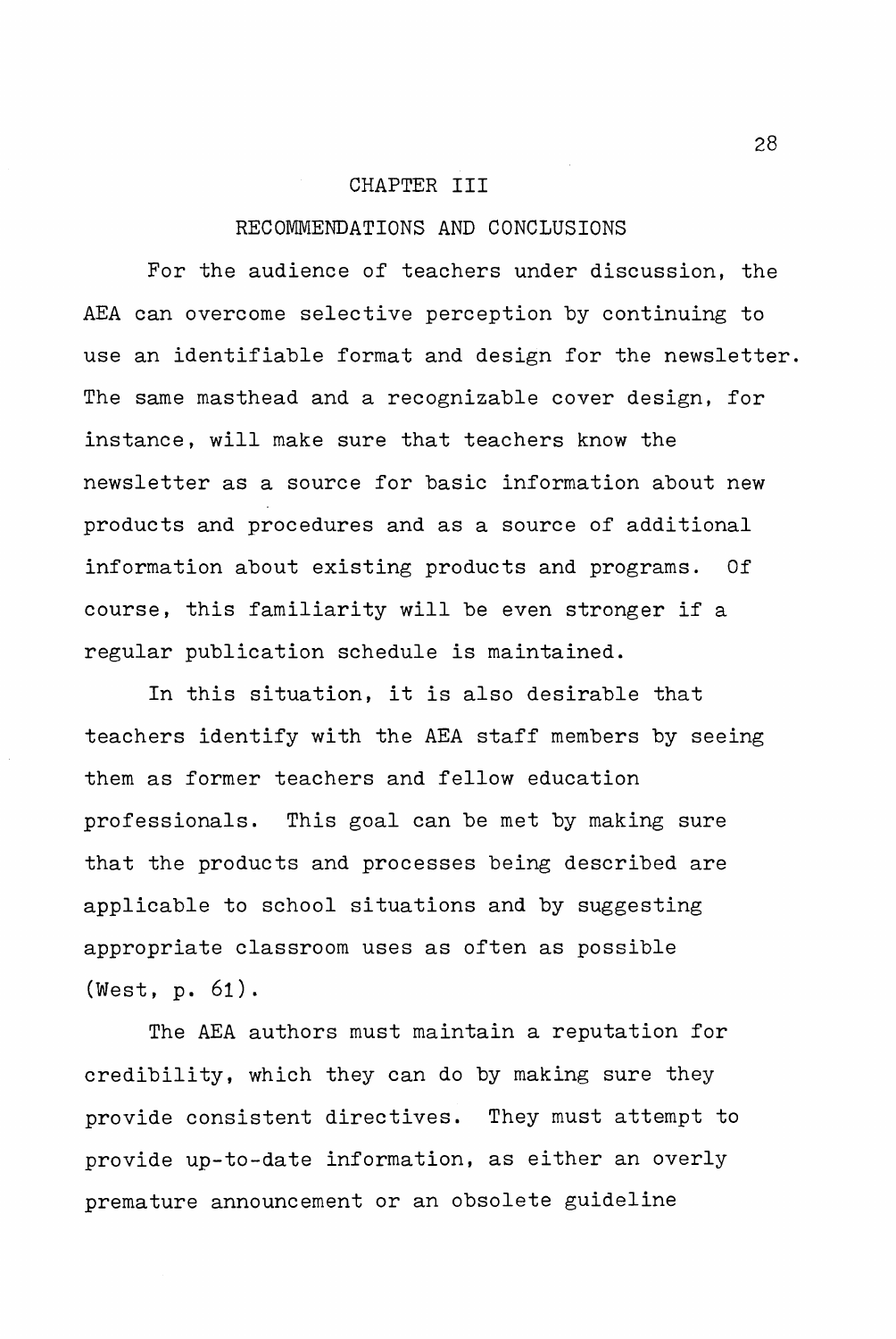could result in disappointment and an accompanying lack of faith in the agency (Abrell, p. 98).

Whenever change is required, the AEA should carefully balance the need for the change, the need to communicate the change, and the form of communication to be used so that the Agency's credibility and consistency is maintained (Vardaman, p. 130). It almost goes without saying that arbitrary changes should be avoided because of the loss of credibility that could result from a multitude of minor changes. When a change is necessary, the reasons should be honestly and plausibly explained, as a sincere approach will help preserve credibility. As discussed in the review of literature, the sincere approach can also aid credibility by providing an idea of the risk involved in the change (Zaltman, pp. 54-55), and can also provide feedback to the AEA as to the degree of help that will be required during the process of changing.

The AEA must provide information that teachers find relevant, which will be accomplished to a certain extent if the products and processes and their written descriptions are oriented toward classroom uses. In addition, the directions from the AEA should not be perceived as greatly deviant or seen as contradicting information provided by other professional sources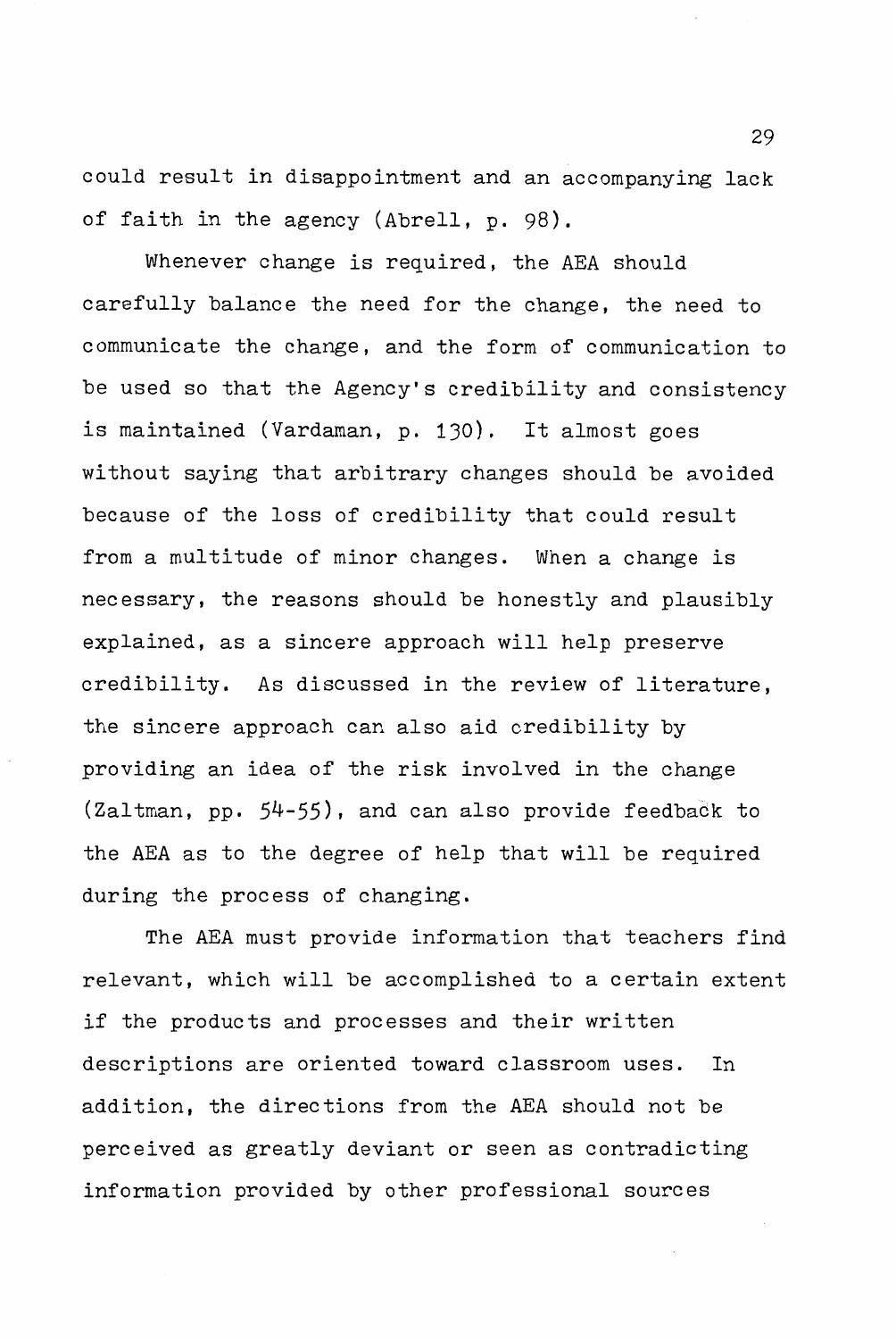within the field of education. Information included in the AEA newsletter must be seen as applicable to school situations in order for the newsletter to be seen as relevant and credible by teachers and administrators.

In cases where teachers recognize the newsletter physically, but do not always see the content as credible or relevant, it will be particularly important for AEA staff members to consistently provide information in an honest and straightforward approach (Vardaman, pp. 126-127). It would not be out of the question to suppose that teachers seeing the newsletter as less credible would be more easily lost as readers after the publication of irrelevant or easily misread information.

Diffusion of innovations research suggests that bringing about change should be based on a two step communication plan (Rogers, pp. 198-199), The AEA should use the newsletter for providing basic awareness of the expected change and then seek to use interpersonal channels and other media to provide additional information and to persuade the more cautious teachers to change.

An AEA newsletter produced for the purpose of providing basic information as required by this plan should be simply designed and produced in a standard format. The authors should write plainly and directly

JO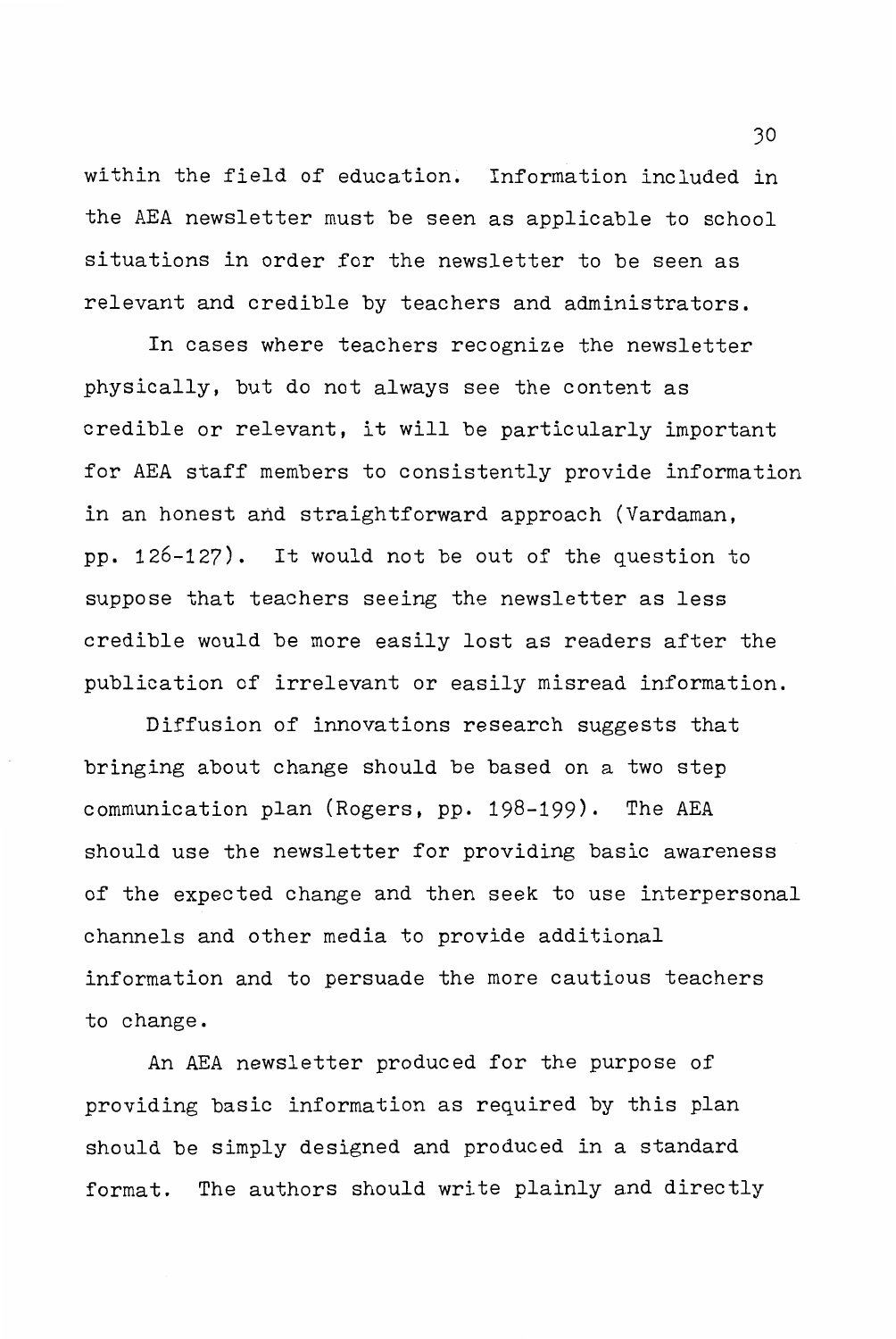to teachers, avoiding elaborate descriptions and perhaps using lists where appropriate (Vardaman, pp. 126-127; Weir, p. 7; Harmon, pp. 69-70). Numbers should be used to indicate sequences of steps and articles should not be "jumped" to other pages too often. Examples should be used where they can simplify explanations, but testimonials should be avoided (Author, supported by Gratz & Salem, pp. 32-33). Type should be large enough to be read easily, and illustrations should be used to clarify written descriptions.

As the two step approach relies on interpersonal networks to provide additional information and to help bring about change, the AEA should plan to develop certain types of personal contacts as part of the overall communication plan. In particular, more effort should be put into developing interpersonal approaches when changes are expected to be more extreme.

Since the entire problem of designing a newsletter communication plan developed from a need to make efficient use of staff time, it may seem contradictory to return to personal contacts after discussing ways to reduce them. However, the preceding discussion makes it clear that effective communication may be facilitated if certain types of contacts are made part of the communication plan in order to take advantage of the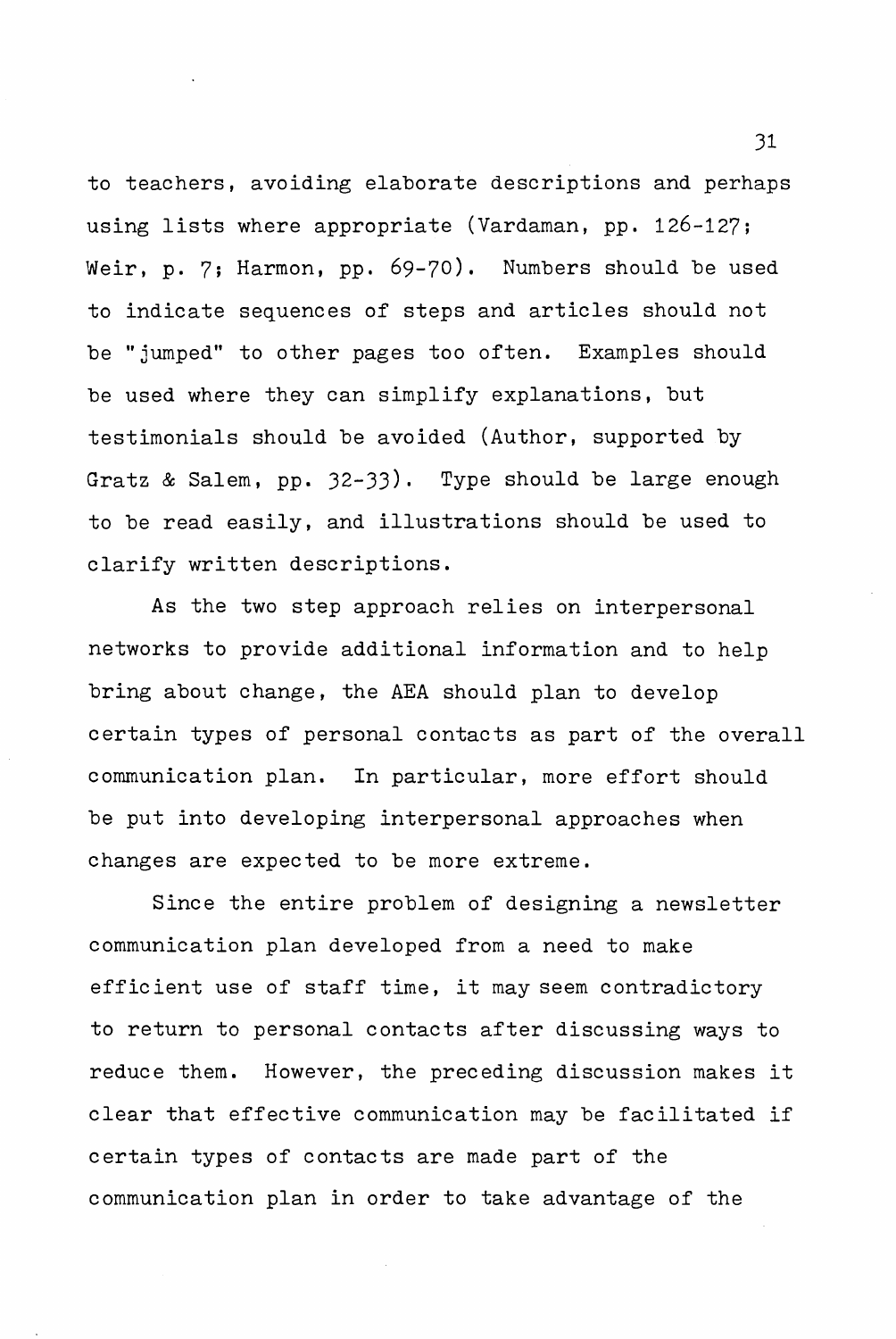persuasive power and communicative effect of social networks (Gratz & Salem, pp. 1-2).

For the AEA, interpersonal contacts can be included in the plan by encouraging telephone calls and visits to staff members. Under the two step plan, it is clear that the newsletter should provide somewhat comprehensive information that can be used by the teachers who are comfortable with change. This information will also encourage innovators to experiment with new ideas and will begin to introduce these ideas to others through the informal networks. At the same time, the accessibility of Agency staff should be stressed, so that those requiring additional help will be encouraged to make contact. It is expected that as these individuals are helped by personal contact, they will also communicate the changes to others and describe the ways they were able to receive help. Clearly, successful experiences with changes provided by this approach will be communicated throughout the social system and will thus accelerate the diffusion of change (Havelock, 1969, p. 10-4).

Following this example, it is possible to visualize similar effects for other interpersonal contacts incorporated into the AEA's communication plan. In cases where the required change is substantial,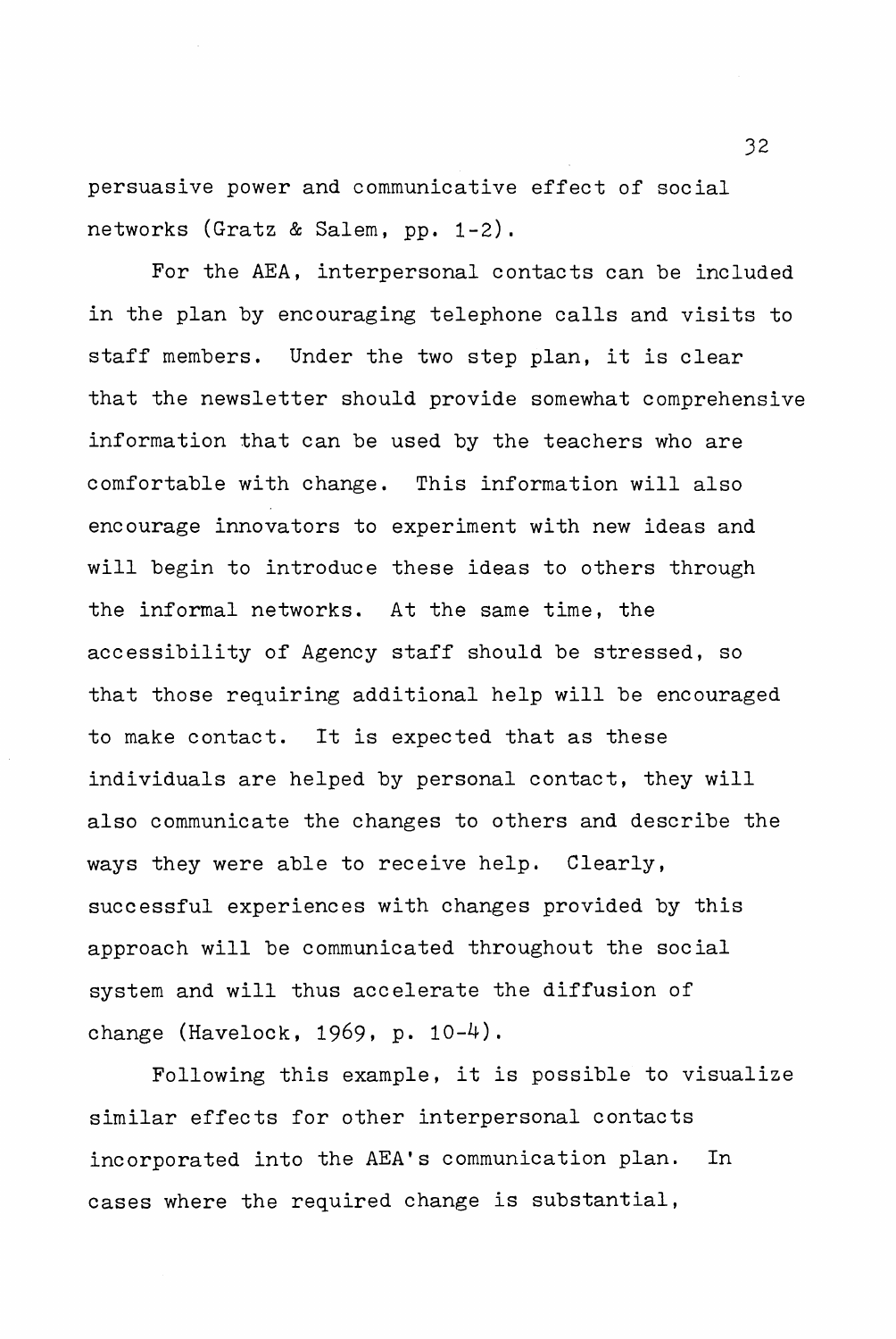complicated, or desired quickly; workshops and training sessions should be planned to make personal contacts with more teachers in a shorter peiod of time (Havelock, 1973, pp. 126-128). Such sessions also would integrate the change into the social networks more quickly than repeated one-to-one personal contacts.

It appears that the most reasonable communication approach for the AEA does not substantially differ from present practice. The newsletter is the foundation for an effective communication plan as it provides announcements of new products and processes as well as explanations and suggestions for making better uses of existing AEA media services. The preceding discussion suggests that this newsletter will be more effective if it is simply designed to be easily recognized and quickly read, and if it is regularly published.

The discussion above also suggests that the AEA can be more effective in communicating to teachers if the newsletter is backed up by other media and by opportunities for interpersonal contact between the Agency and teachers who are members of interpersonal networks. The use of these networks implies that the Agency should continue to allow teachers to contact staff members by telephone and in person. These plans also suggest that the Agency should make efforts to explain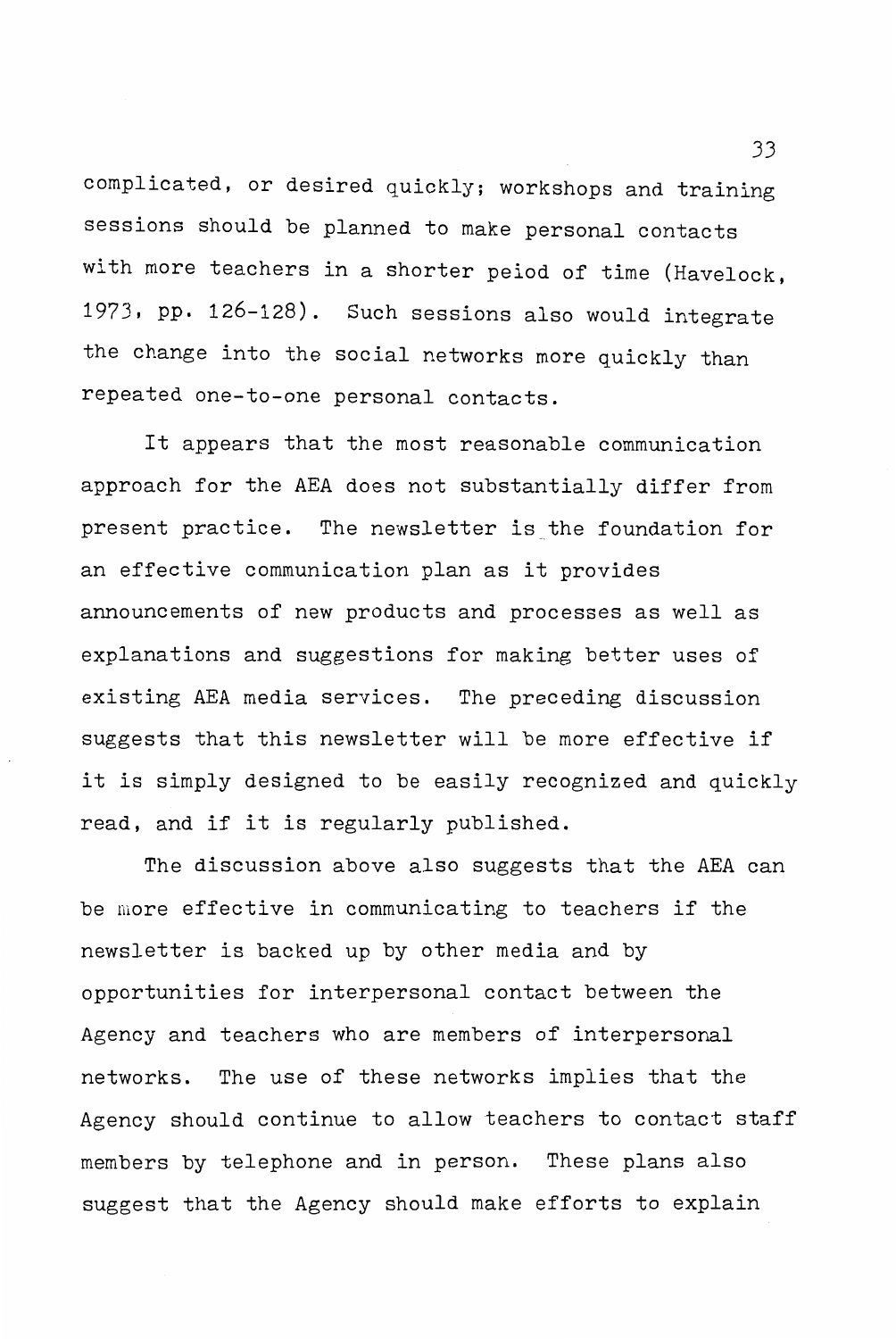more complicated or difficult changes to teachers by continuing to hold workshops and by making visits to teachers in the schools.

Even though the original idea for this paper was to attempt a detailed description of current uses of the elements of graphic design in this specific situation, it appears that the original questions regarding effective newsletters are more properly answered in the total context of communication and resulting change. When seen in this light, the questions of appropriate design remain important, but must be analyzed in terms of how they serve their purpose as only the first part of a larger communication plan.

In terms of the newsletter itself, this paper can not directly prescribe best page format, recommended type styles, number and composition of photographs, etc. If the AEA is interested in investigating these aspects of simple and complex designs, an experiment could be designed to compare the two approaches. It would only be necessary to publish two versions of the same newsletter one month and to make an offer to readers that would require a return coupon or other recordable response.

In conclusion, it must be stated that simple and concise newsletters probably will be more effective than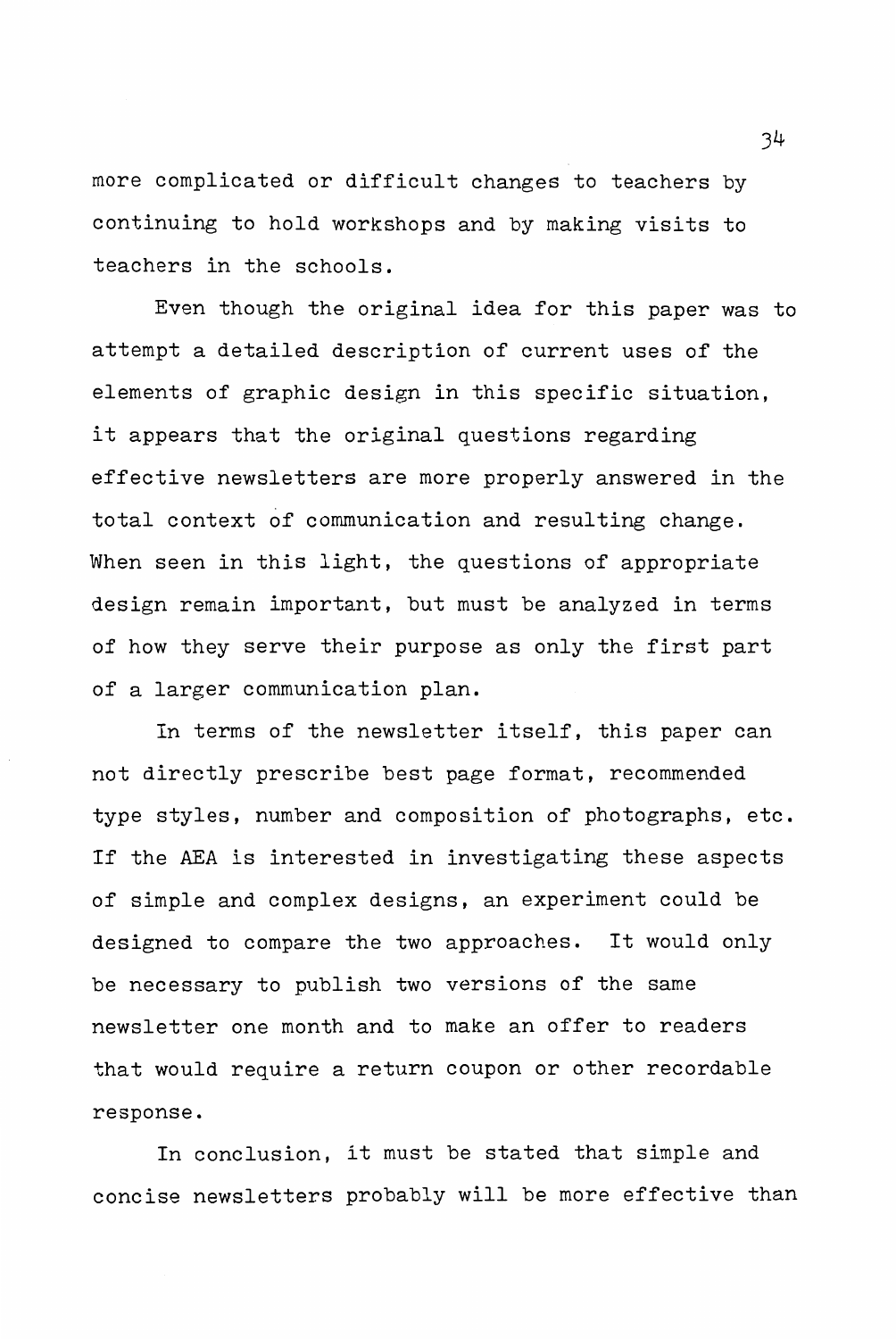more elaborate publications, but the importance of planning the entire communication process must not be reduced. It is important to remember that considering the audience in designing this type of communication plan includes considering the subaudiences of innovators and non-innovators and considering how other strategies might be used to attain the final result of change. In short, the communicator should remember that change, rather than message reception, is the ultimate goal.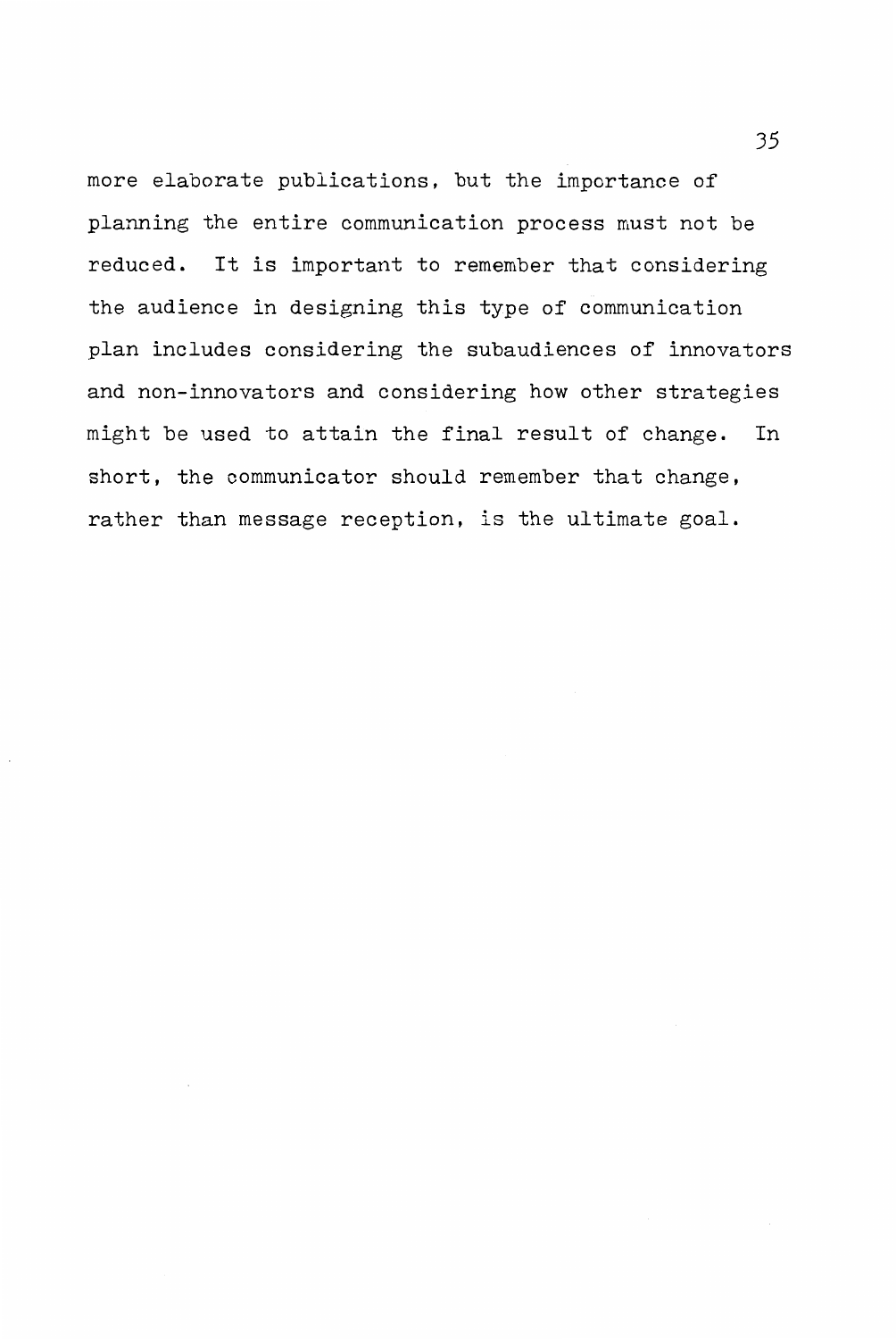#### References

- Abrell, R. (1984). Preventing communications breakdowns. NASSP Bulletin, 68(441), 97-104.
- Brown, L. (1968). Somethings missing from employe papers. Editor and Publisher, 101, 44-45.
- Fleming, M. & Levie, W. H. (1978). Instructional message design: Principles from the behavioral sciences. Englewood Cliffs, NJ: Educational Technology Publications.
- Graham, R. & Valentine, M. (1973). Management communication and the destandardized man. Personnel Journal,  $52(11)$ ,  $962-969$ .
- Gratz, R. D. & Salem, P. J. (1981). Organizational communication and higher education. AAHE-ERIC Higher Education Research Report No. 10. Washington, DC: American Association for Higher Education.
- Havelock, R. G. (1973). The change-agent's guide to innovation in education. Englewood Cliffs, NJ: Educational Technology Publications.
- Havelock, R. G. (1969). Planning for innovation: A comparative study of the literature on the dissemination and utilization of scientific knowledge. Ann Arbor, Michigan: University of Michigan, Institute for Social Research, Center for Research on Utilization of Scientific Knowledge.
- Havelock, R. G. & Havelock, M. C. (1973). Training for change agents, a guide to the design of training programs in education and other fields. Ann Arbor, Michigan: University of Michigan, Institute for Social Research, Center for Research on Utilization of Scientific Knowledge.
- Internal communication: Policies and procedures. (1979). SPEC Kit 54. Washington, DC: Association for Research Libraries, Office of Management Studies. (ERIC Document Reproduction Service No. ED 251 109)
- McElreath, M. P. (1970). Employee publications: The medium and the message. Management Review, 59(3), 48-51.